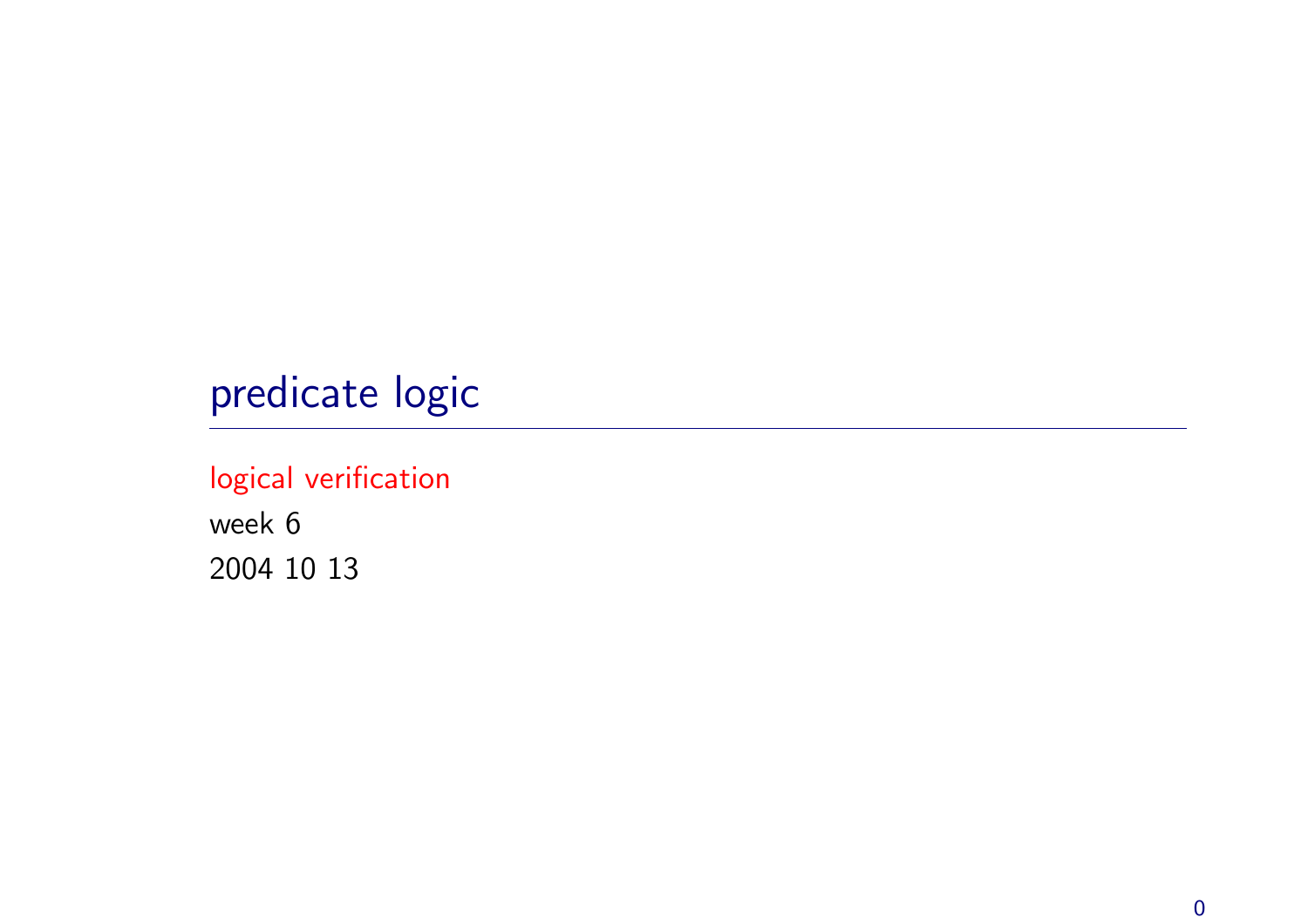#### advertisement

workshop in Nijmegen

### Types for Mathematics / Libraries of Formal Mathematics

November 1–2, 2004

invited speakers Bruno Buchberger (of the Theorema system) Bob Constable (of the NuPRL system)

> http://www.cs.ru.nl/fnds/typesworkshop/ typesworkshop@cs.ru.nl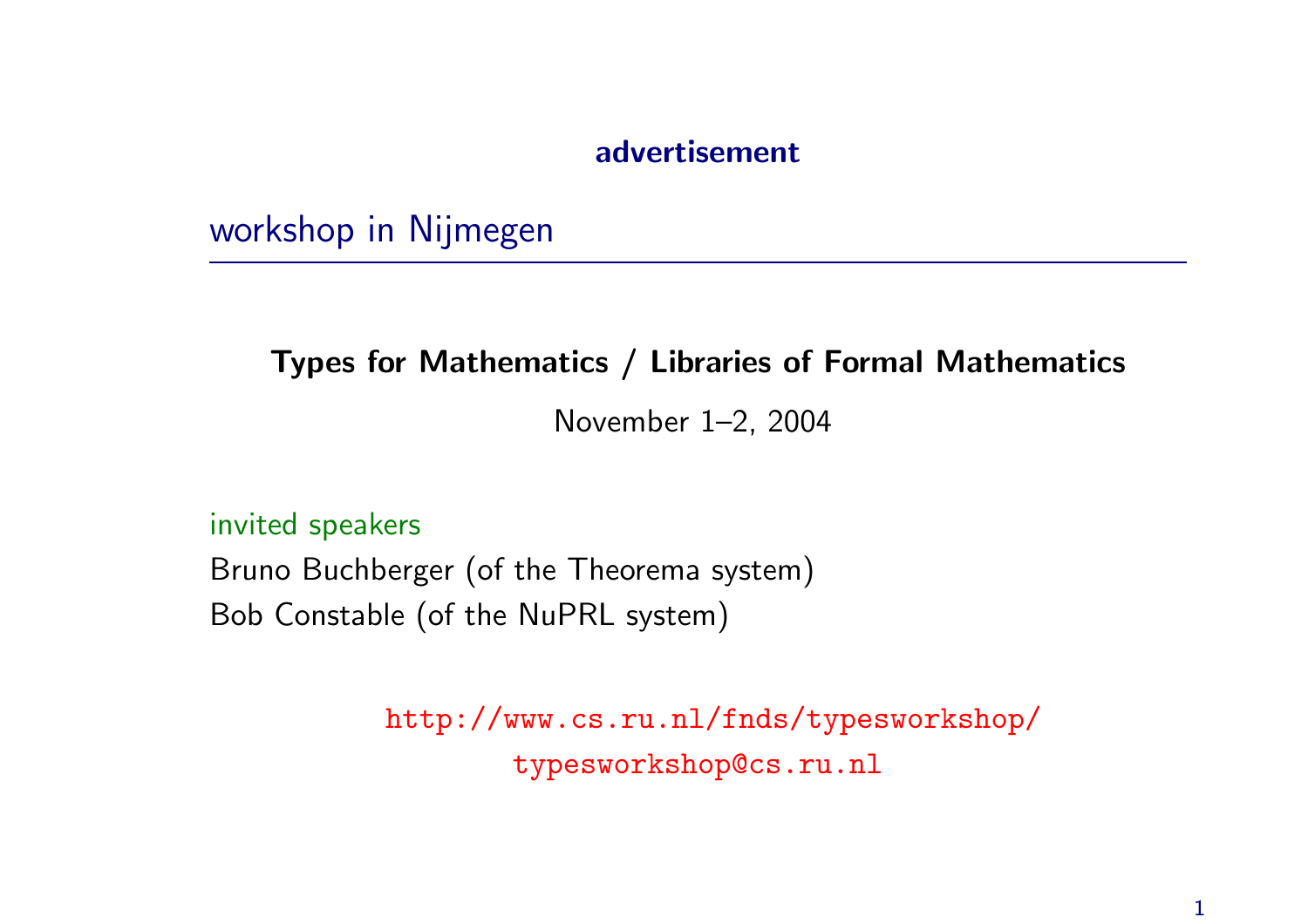#### overview

# from propositional to predicate logic

- first order propositional logic  $\longleftrightarrow$  simply typed lambda calculus type theory called  $\lambda \rightarrow$ 
	- first order **predicate logic**  $\longleftrightarrow$  type theory called  $\lambda P$
- second order propositional logic  $\longleftrightarrow$  type theory called  $\lambda 2$

inductive types

program extraction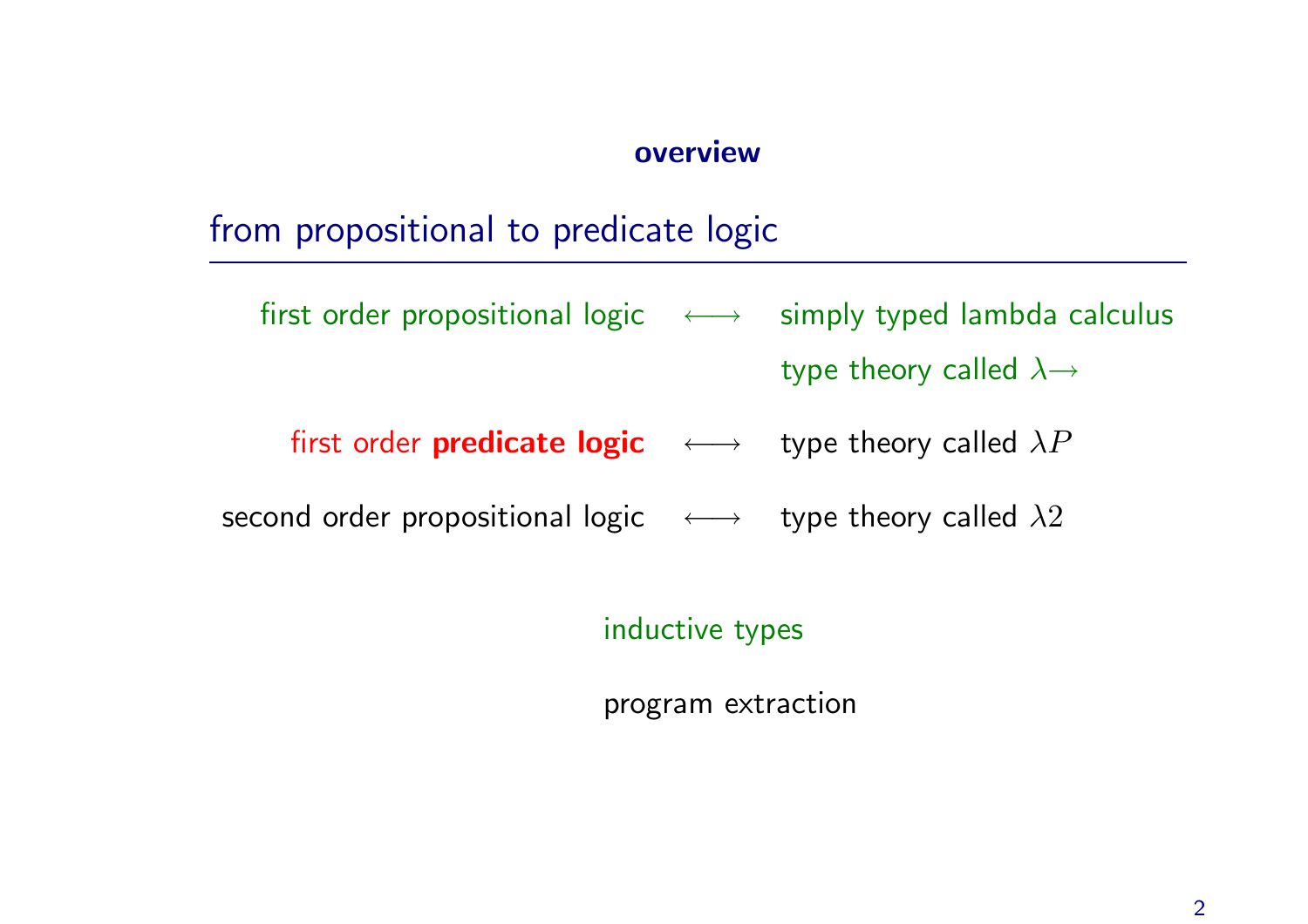### applications of logic

• propositional logic

logical circuits correctness of train track switching

### • predicate logic

software correctness 'Hoare logic' correctness of driverless metro in Paris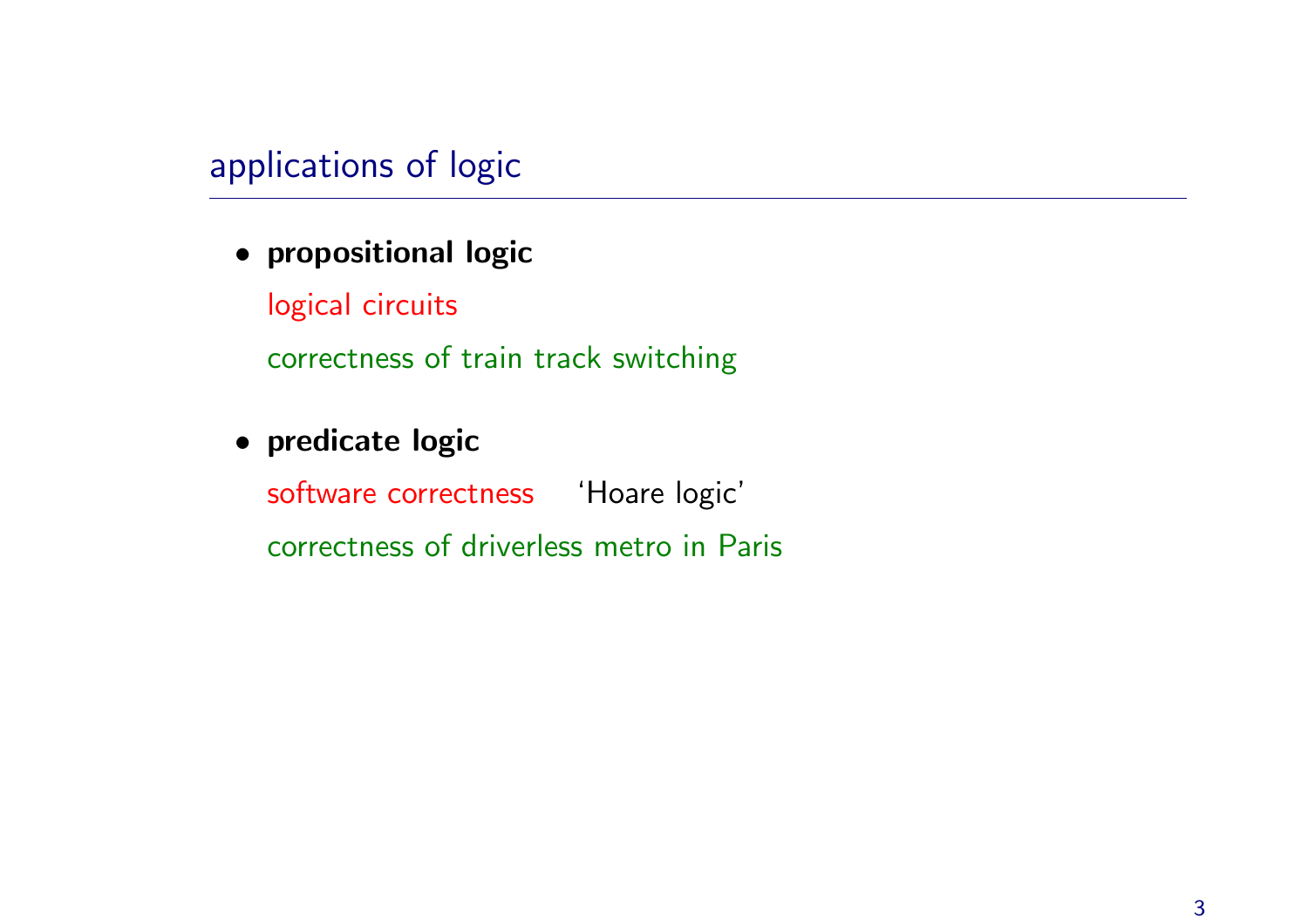### predicate logic

# 'a logic'

- syntax of
	- terms
	- formulas
	- $-$  judgments
- derivation rules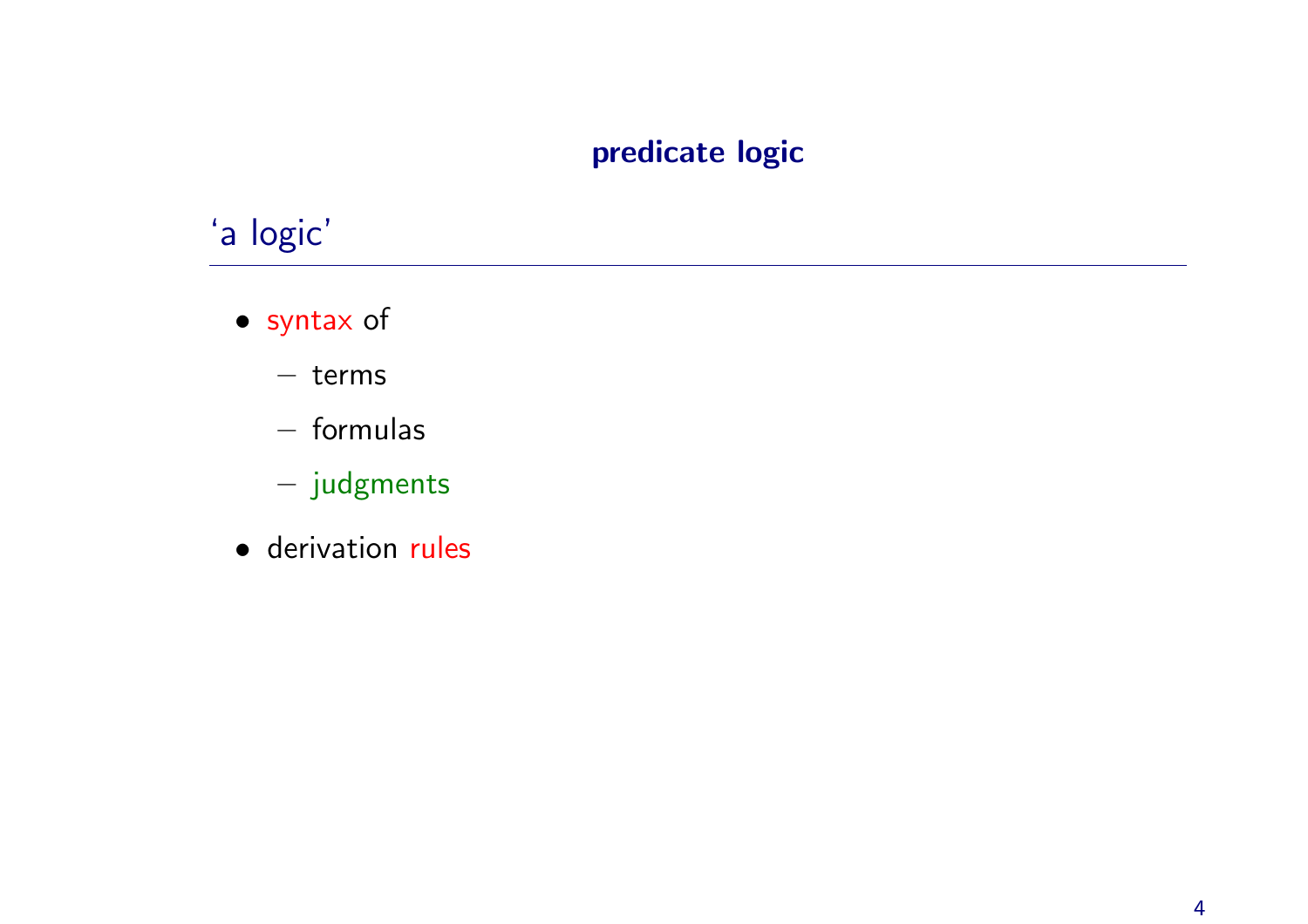#### terms

 $\bullet$   $x$ 

 $\bullet~~ f(M_1,\ldots,M_n)$ 

symbols  $f$  taken from a fixed finite set of function symbols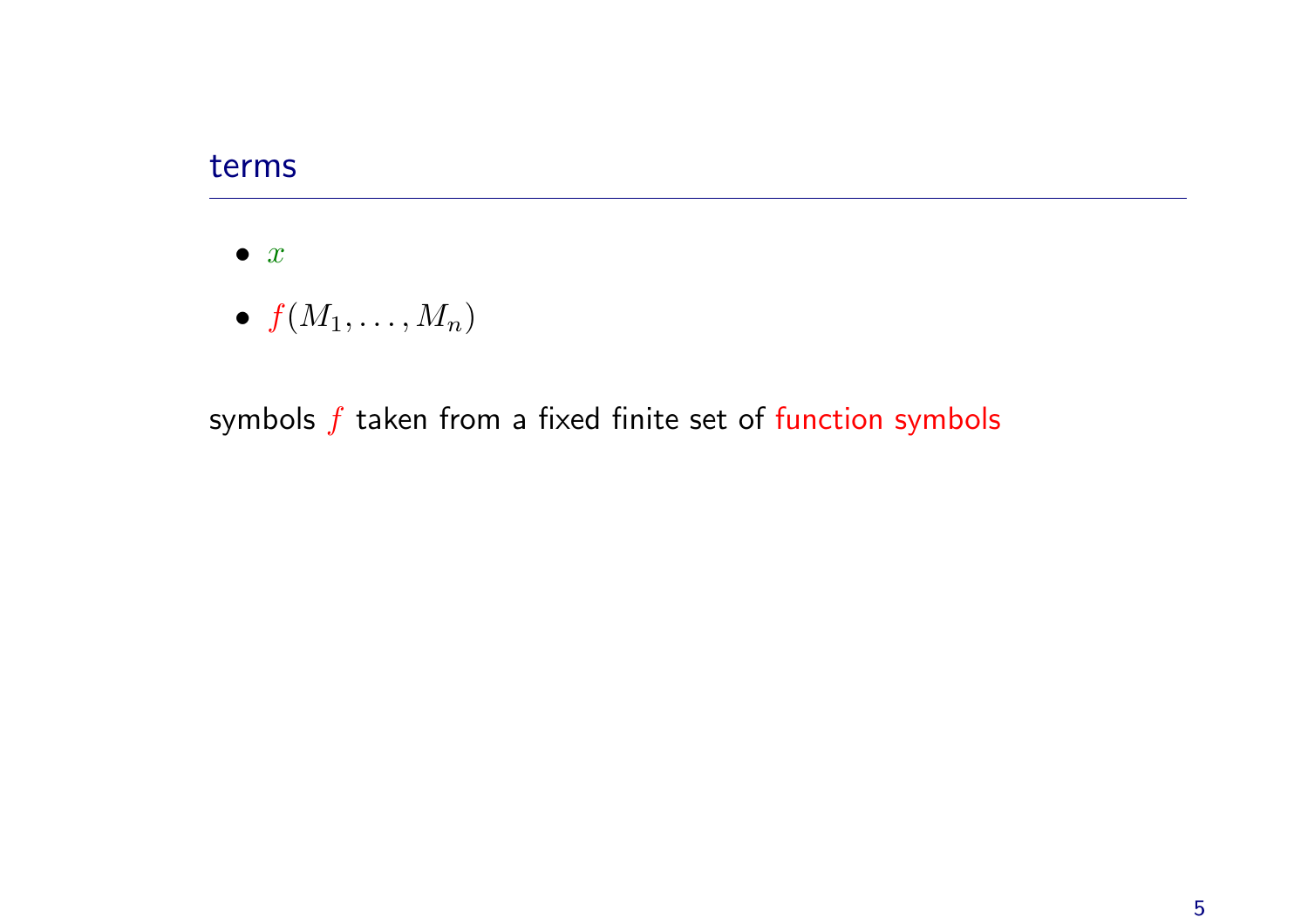## formulas

- $\bullet \ \ P(M_1, \ldots, M_n)$
- $\bullet$   $\top$
- ⊥
- $\bullet \ \lnot A$
- $\bullet\; A \to B$
- $\bullet$   $A \land B$
- $\bullet\; A \vee B$
- $\bullet\ \forall x. A$
- $\bullet \ \exists x. A$

symbols  $P$  taken from a fixed finite set of predicate symbols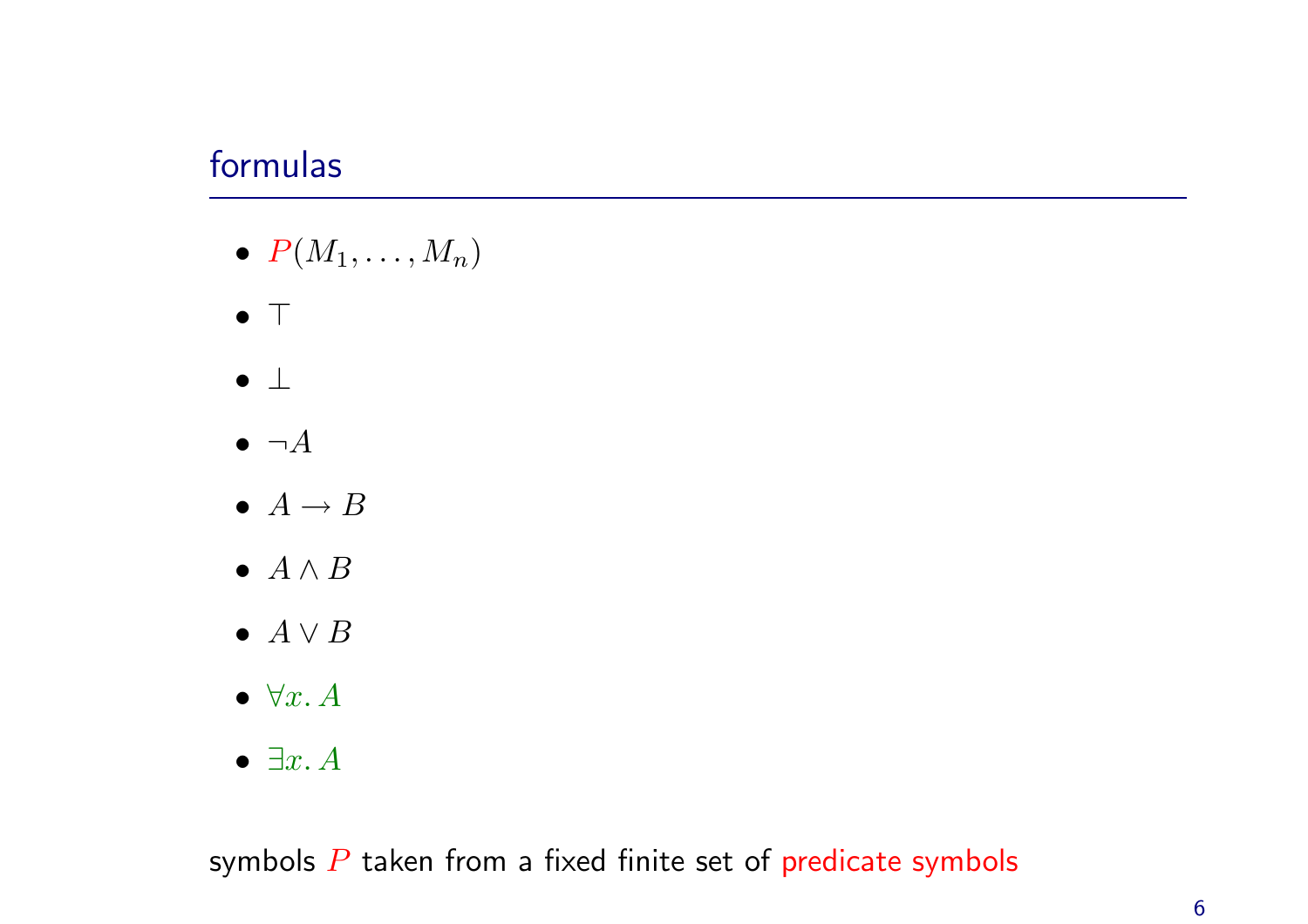$$
(\forall x. \ \exists y. \ P(f(c, y)) \land Q(g(g(x)), y)) \rightarrow (\exists z. \ \forall w. \ \neg R(z, w))
$$

here the signature is

function symbols  $\{f, c, g, \ldots\}$ predicate symbols  $\{P, Q, R, \ldots\}$ 

each symbol has an arity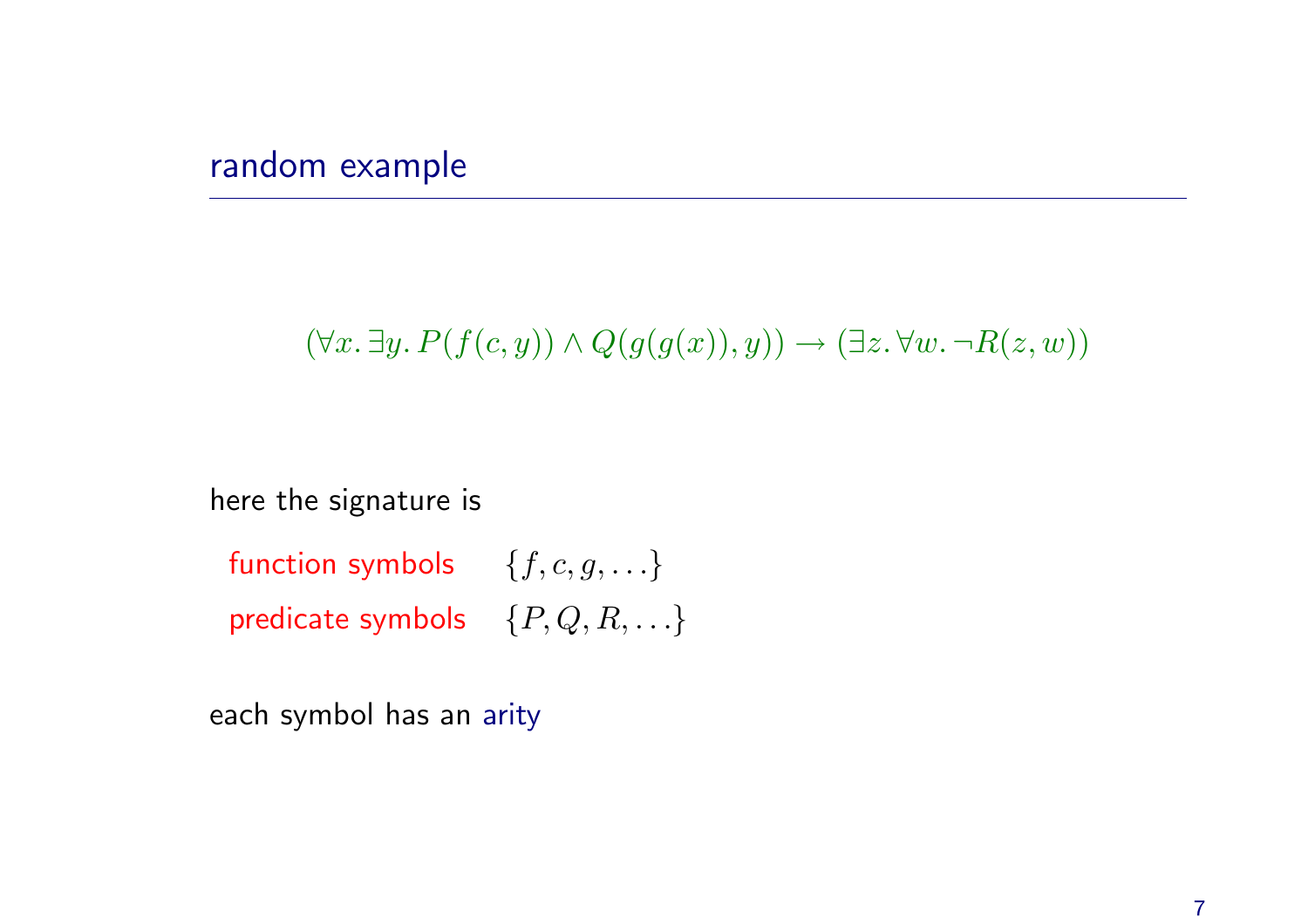the rules of predicate logic

| introduction rules   | elimination rules     |
|----------------------|-----------------------|
| $I\top$              |                       |
|                      | $E \bot$              |
| I[x]                 | $E\Box$               |
| $I[x] \rightarrow$   | $E \rightarrow$       |
| $I \wedge$           | $El \wedge Er \wedge$ |
| $Il \vee Ir \vee$    | $E\vee$               |
| $\mathcal{I}\forall$ | $E\forall$            |
|                      |                       |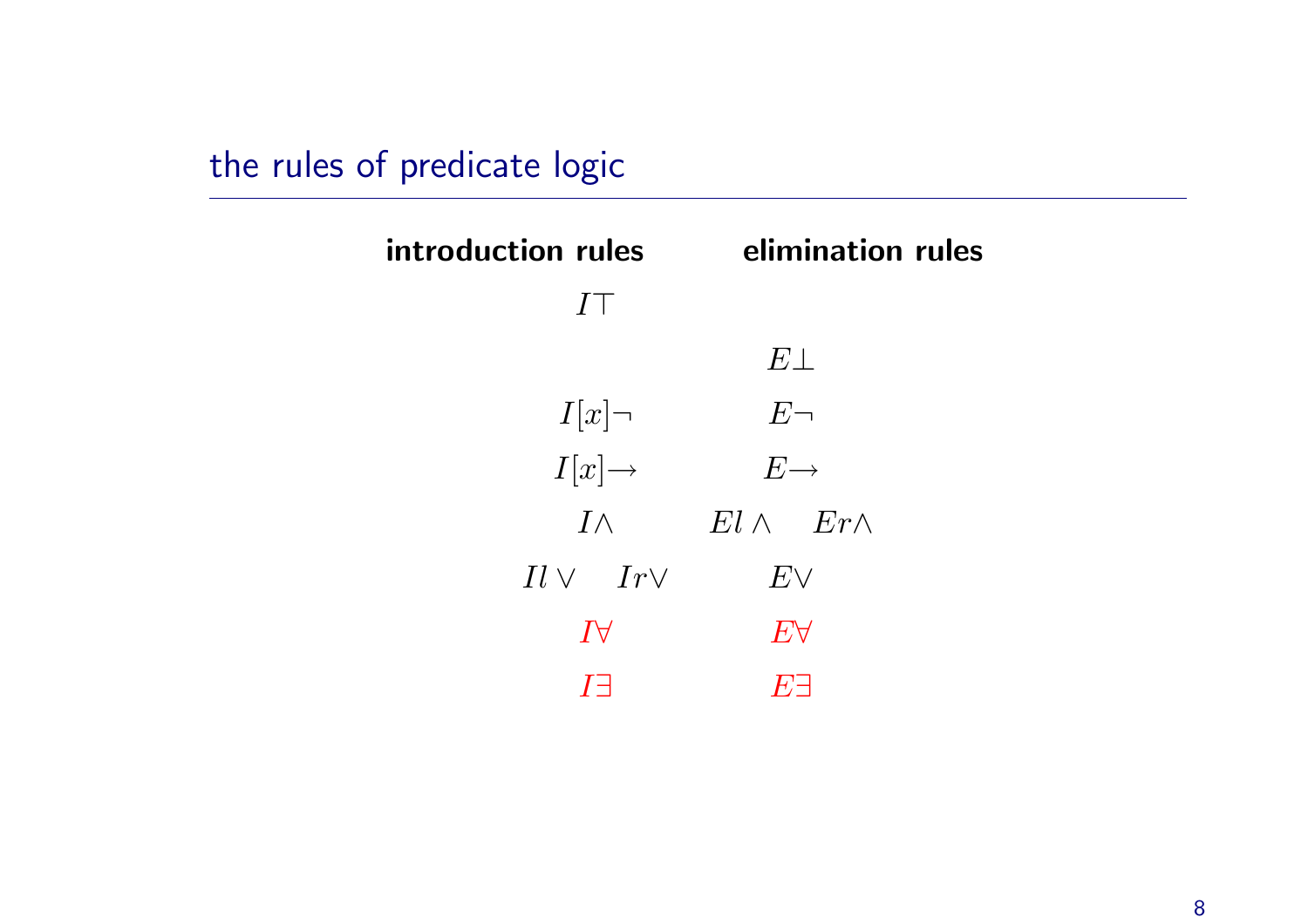rules for  $\top$  and  $\bot$ 

 $\top$  introduction





 $\hspace{1.9cm}\rule{1.5cm}{0.15mm}\hspace{1.9cm}\rule{1.5cm}\hspace{1.5cm}\tau$ 

 $\top$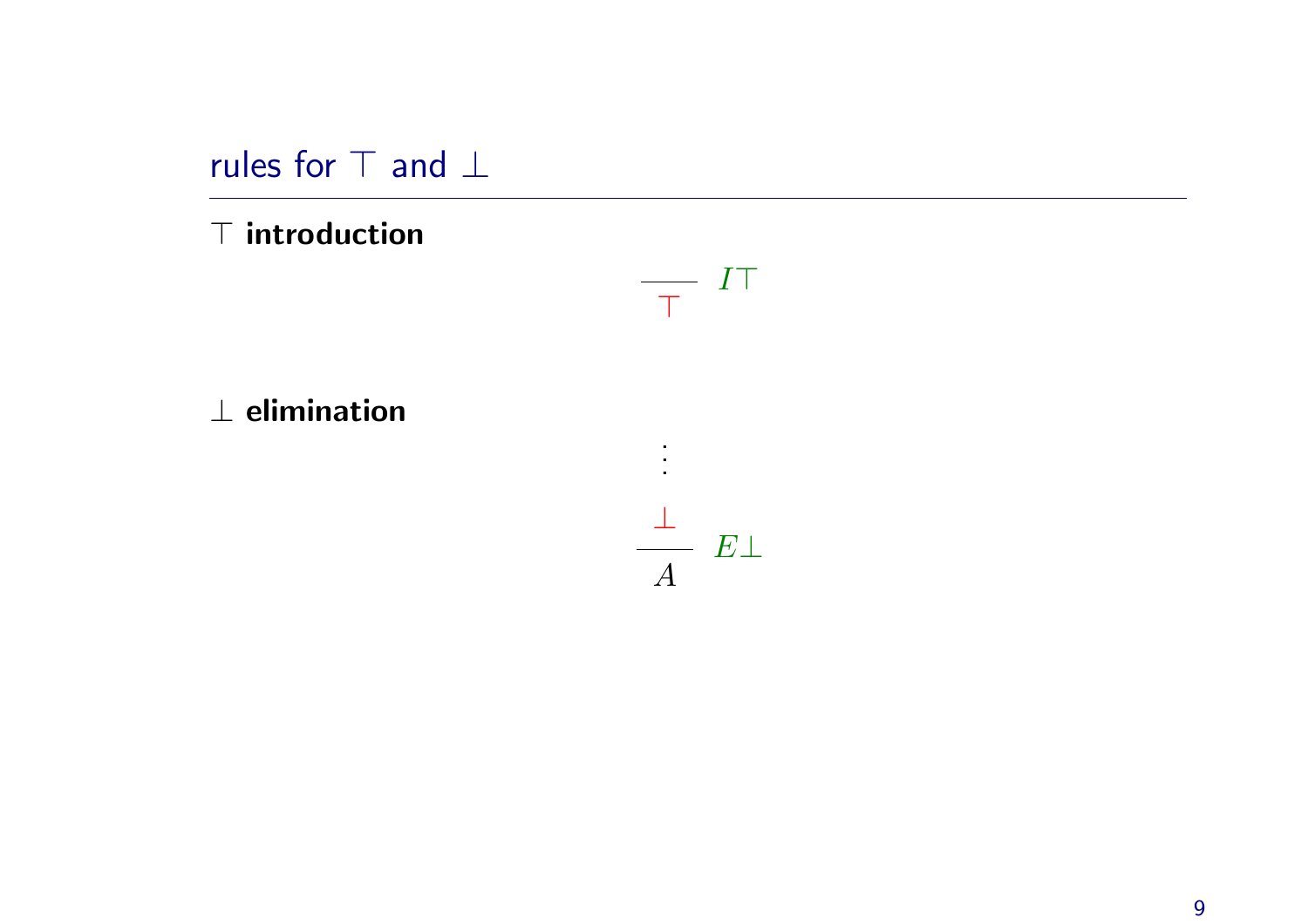# rules for  $\neg$

 $\neg$  introduction



 $\neg$  elimination

$$
\begin{array}{c|cc}\n\neg A & A \\
\hline\n\perp & E\n\end{array}
$$

4. 一个4.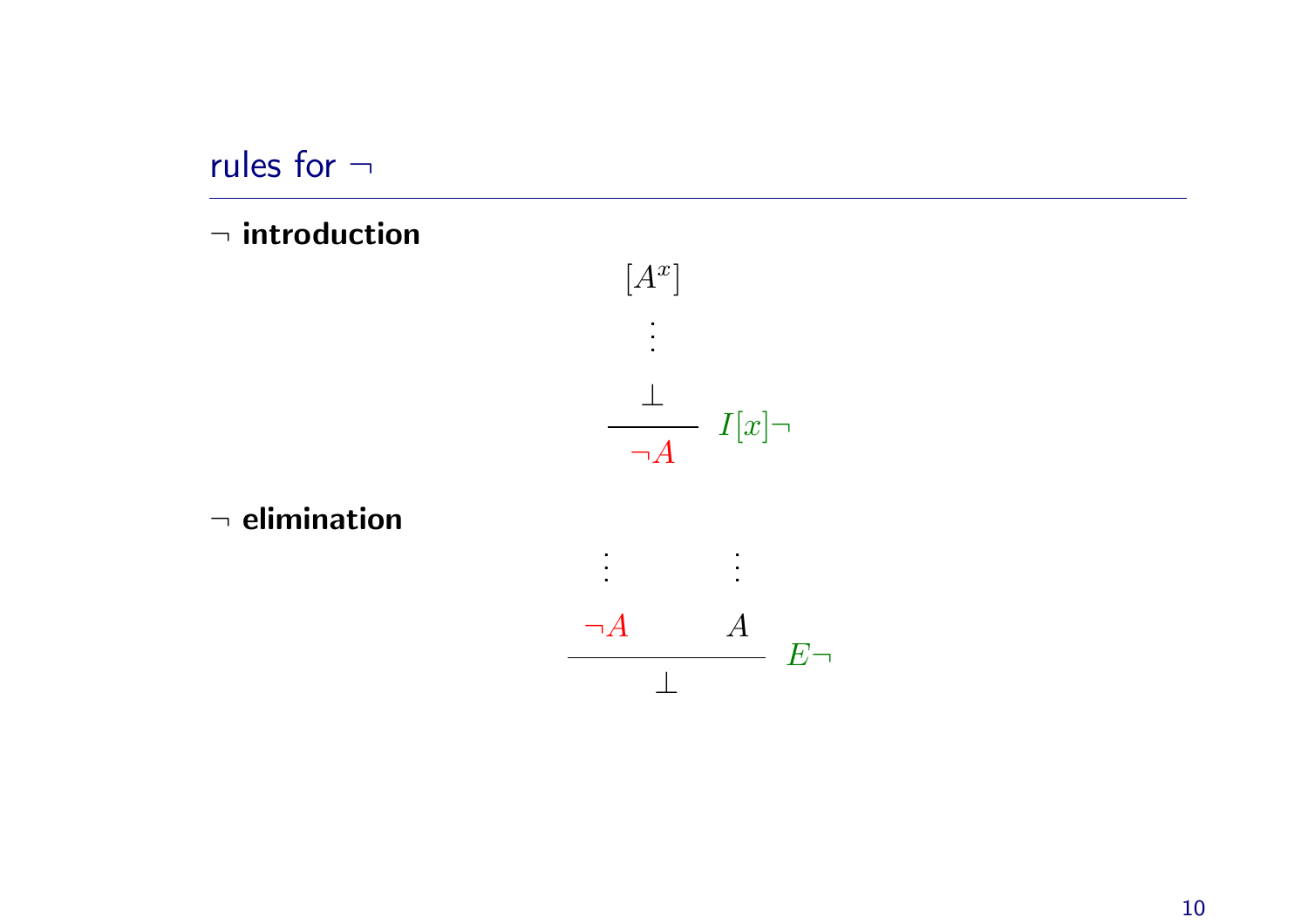rules for <sup>→</sup>

 $\rightarrow$  introduction



 $\rightarrow$  elimination

$$
\begin{array}{c}\nA \to B \\
\hline\nB\n\end{array}
$$

. . .

. . .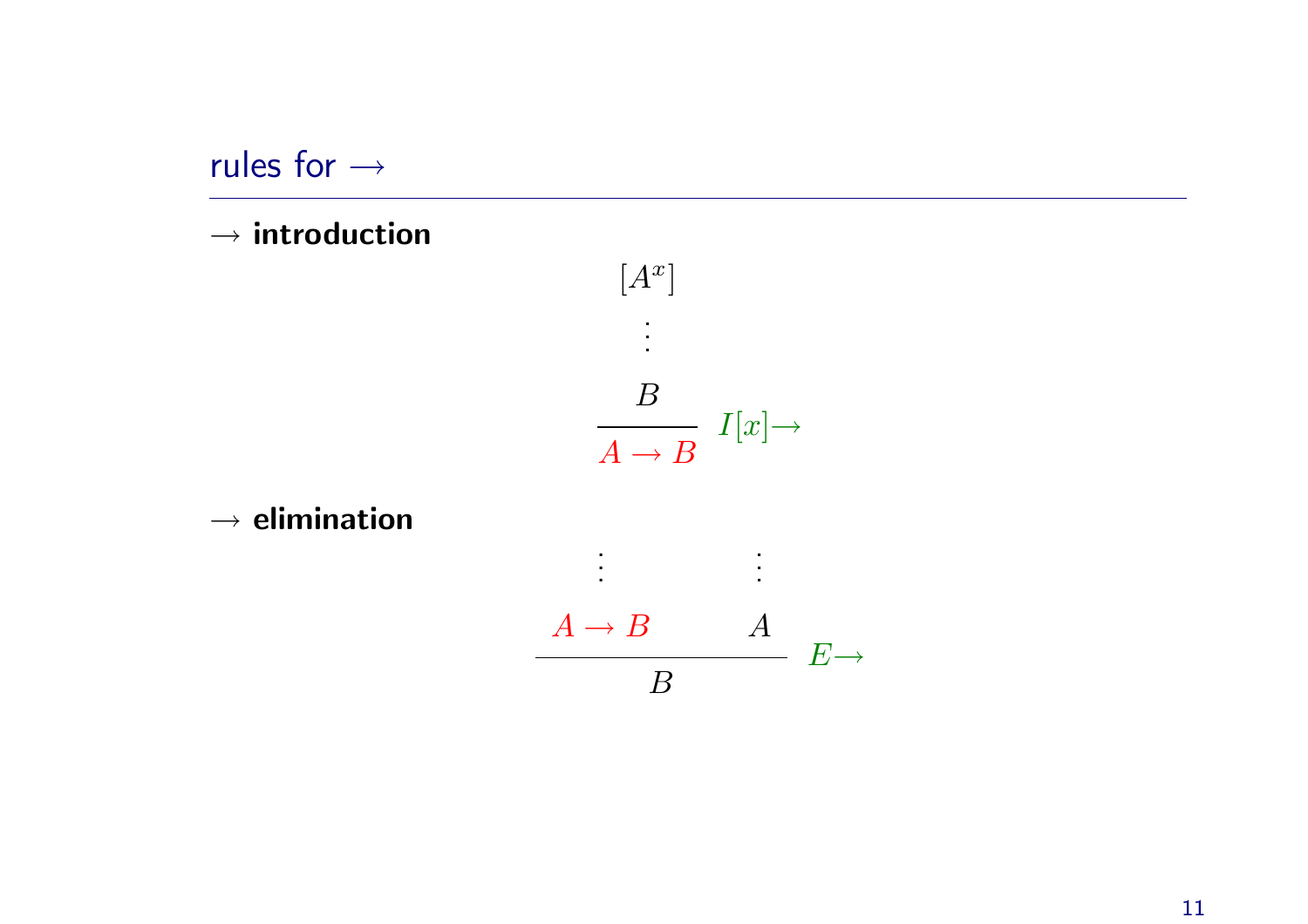rules for ∧

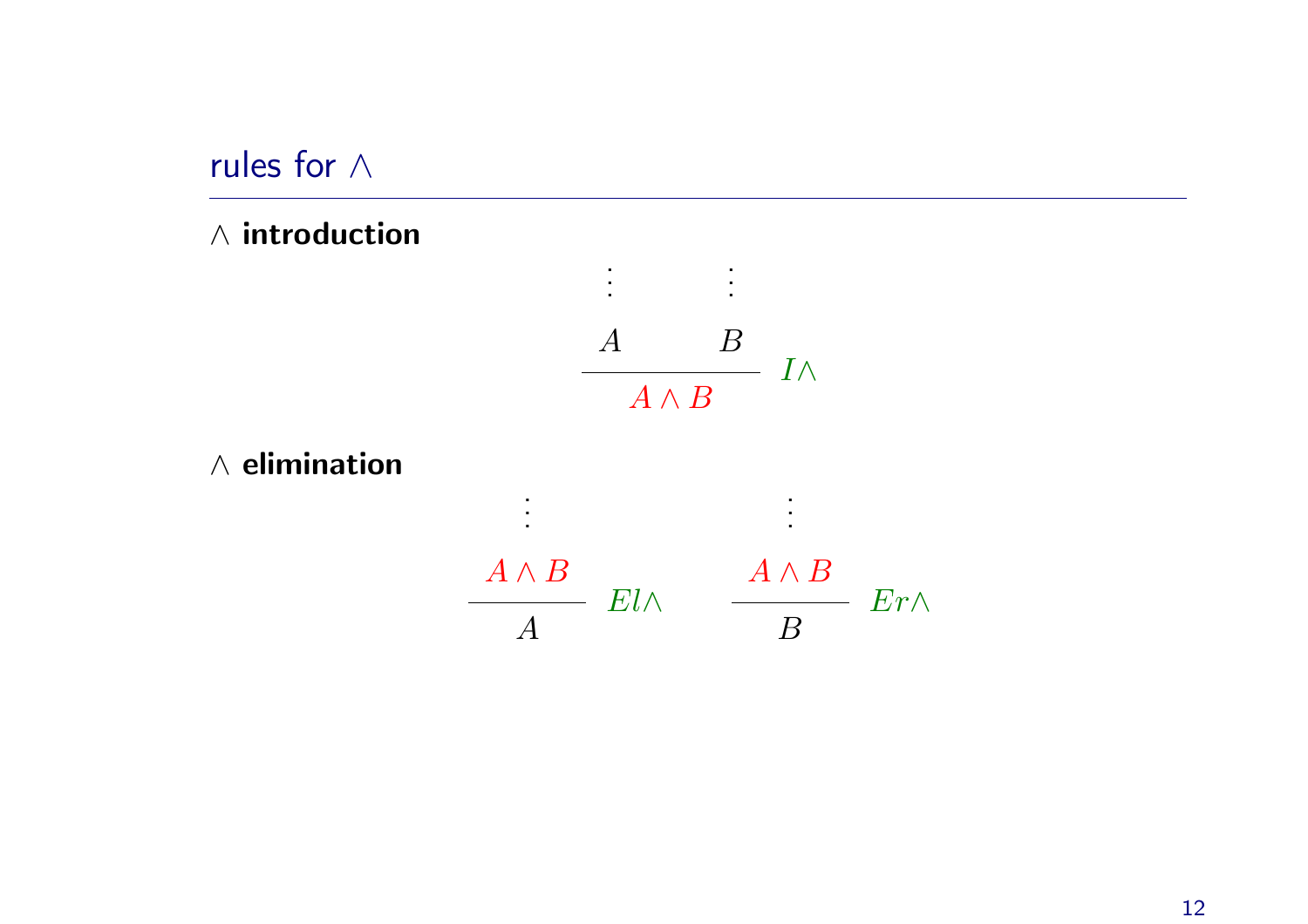rules for ∨

∨ introduction

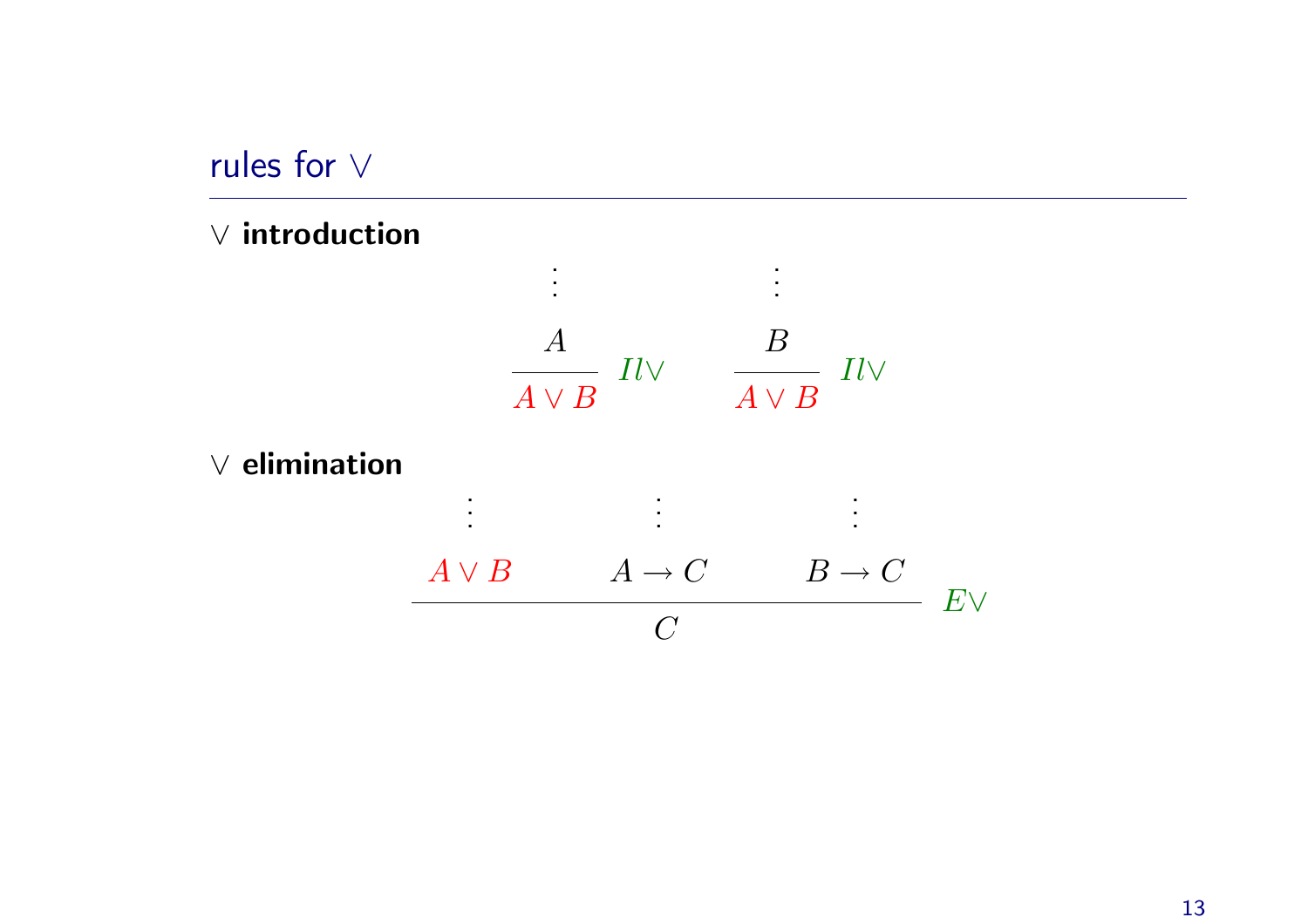rules for ∀

∀ introduction

$$
\displaystyle \frac{A}{\forall x. \, A} \;\; I \forall
$$

. . .

**variable condition:**  $x$  not a free variable in any open assumption

. . .

∀ elimination

$$
\frac{\forall x. A}{A[x := M]} E \forall
$$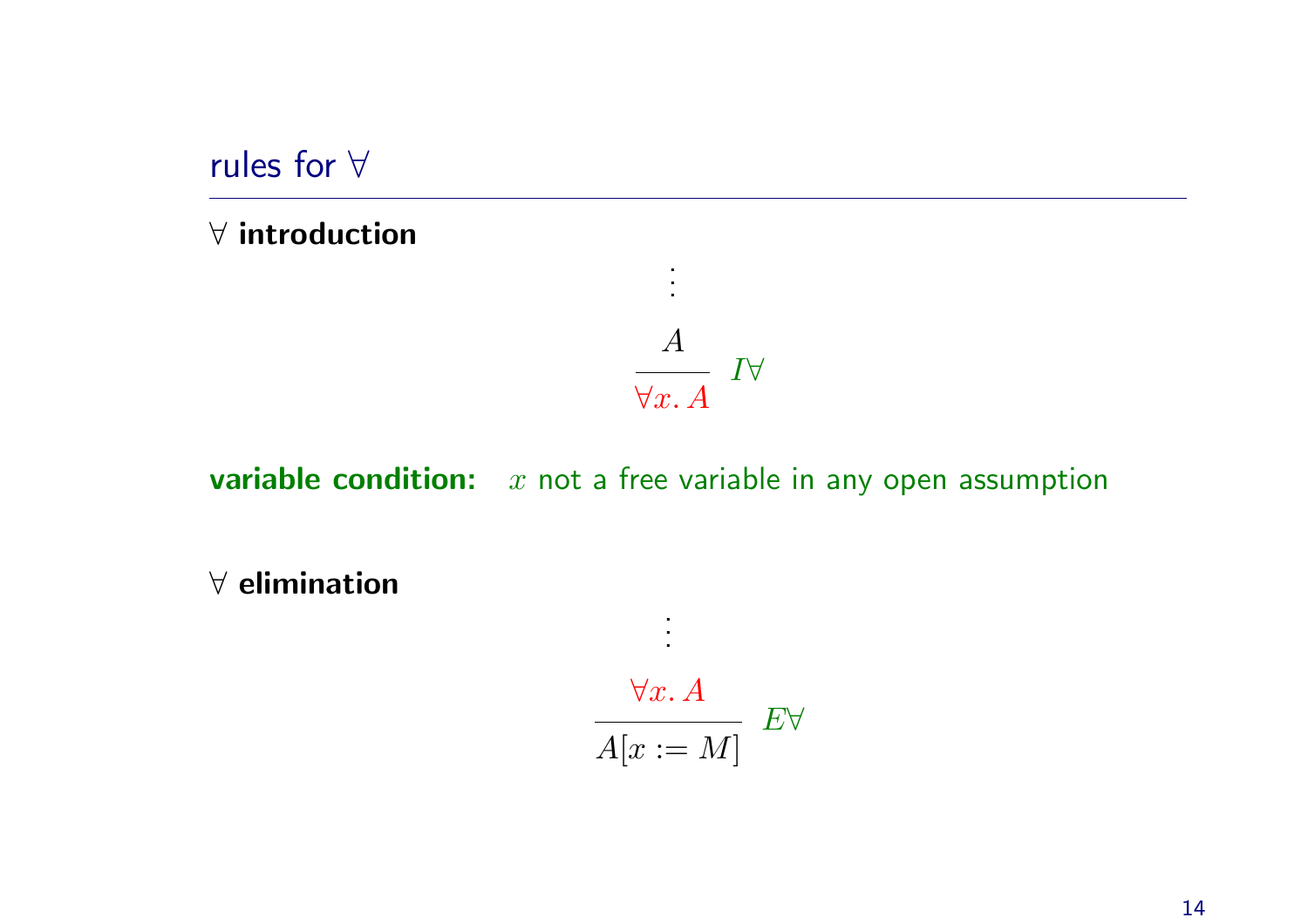### rules for ∃

### ∃ introduction

$$
\cfrac{A[x := M]}{\exists x. A} \quad I \exists
$$

. . .



**variable condition:** x not a free variable in  $B$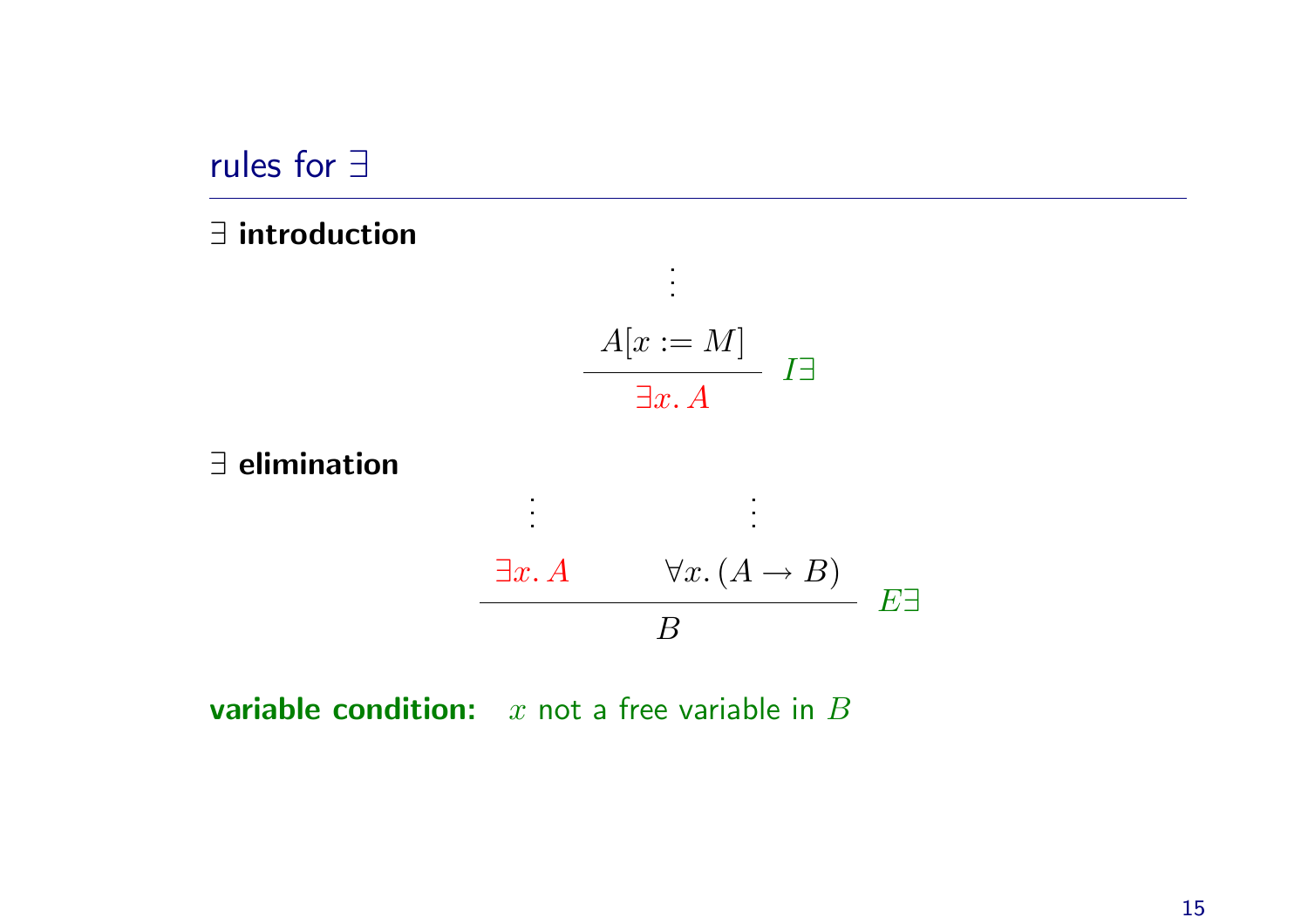# alternative versions of  $E\vee$  and  $E\exists$



**variable condition:**  $x$  not a free variable in  $B$  or any open assumption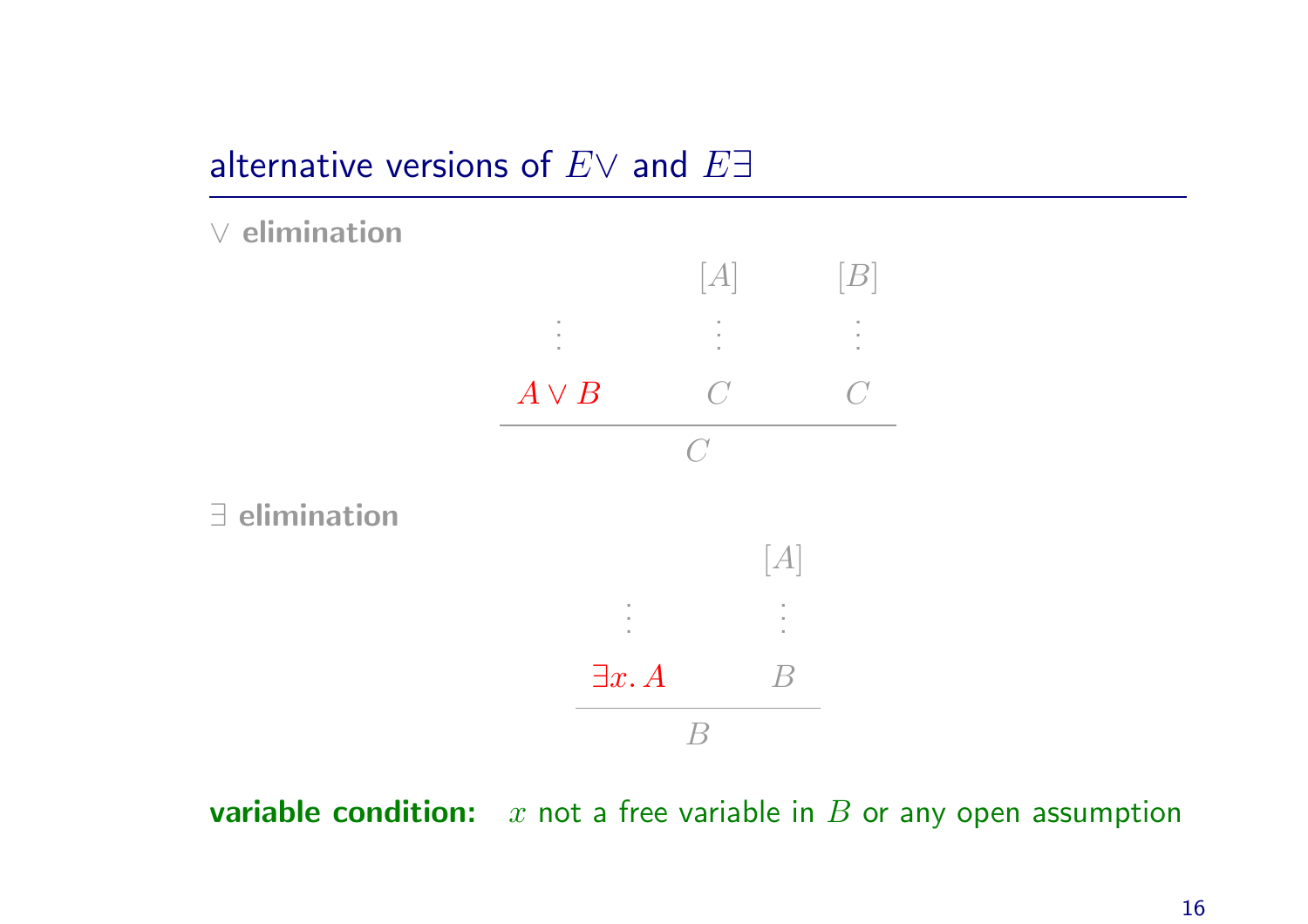### minimal versus intuitionistic versus classical

• minimal predicate logic

just the connectives  $\rightarrow$  and  $\forall$ 

- intuitionistic predicate logic the system just presented
- classical predicate logic

add any of

 $A \vee \neg A$  $\neg\neg A \rightarrow A$  $((A \rightarrow B) \rightarrow A) \rightarrow A$  (Peirce's law)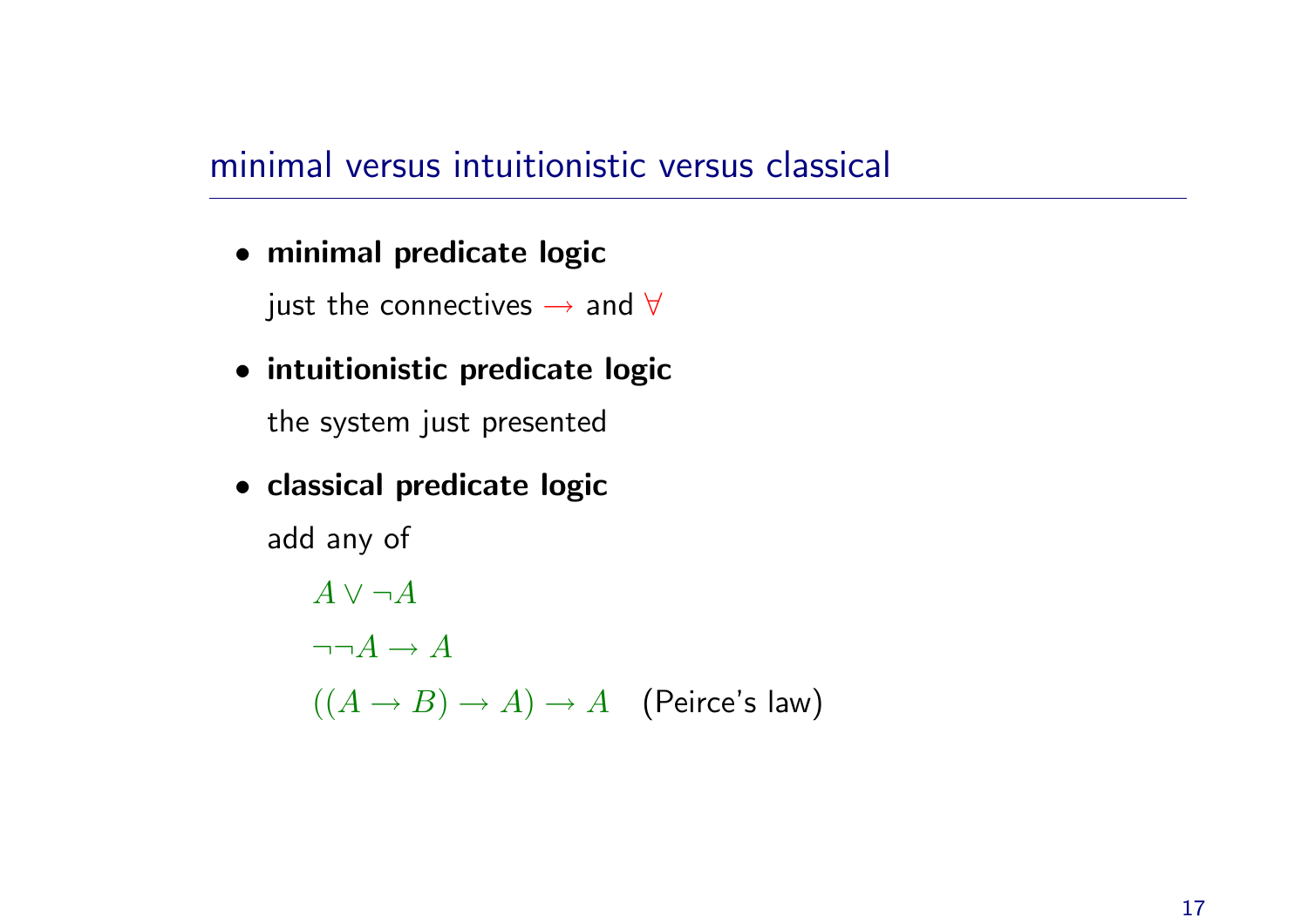### empty domains



### $\exists x.\top$

means 'there exists an object  $x'$ 

the  $I\exists$  rule is not valid when the domain is empty!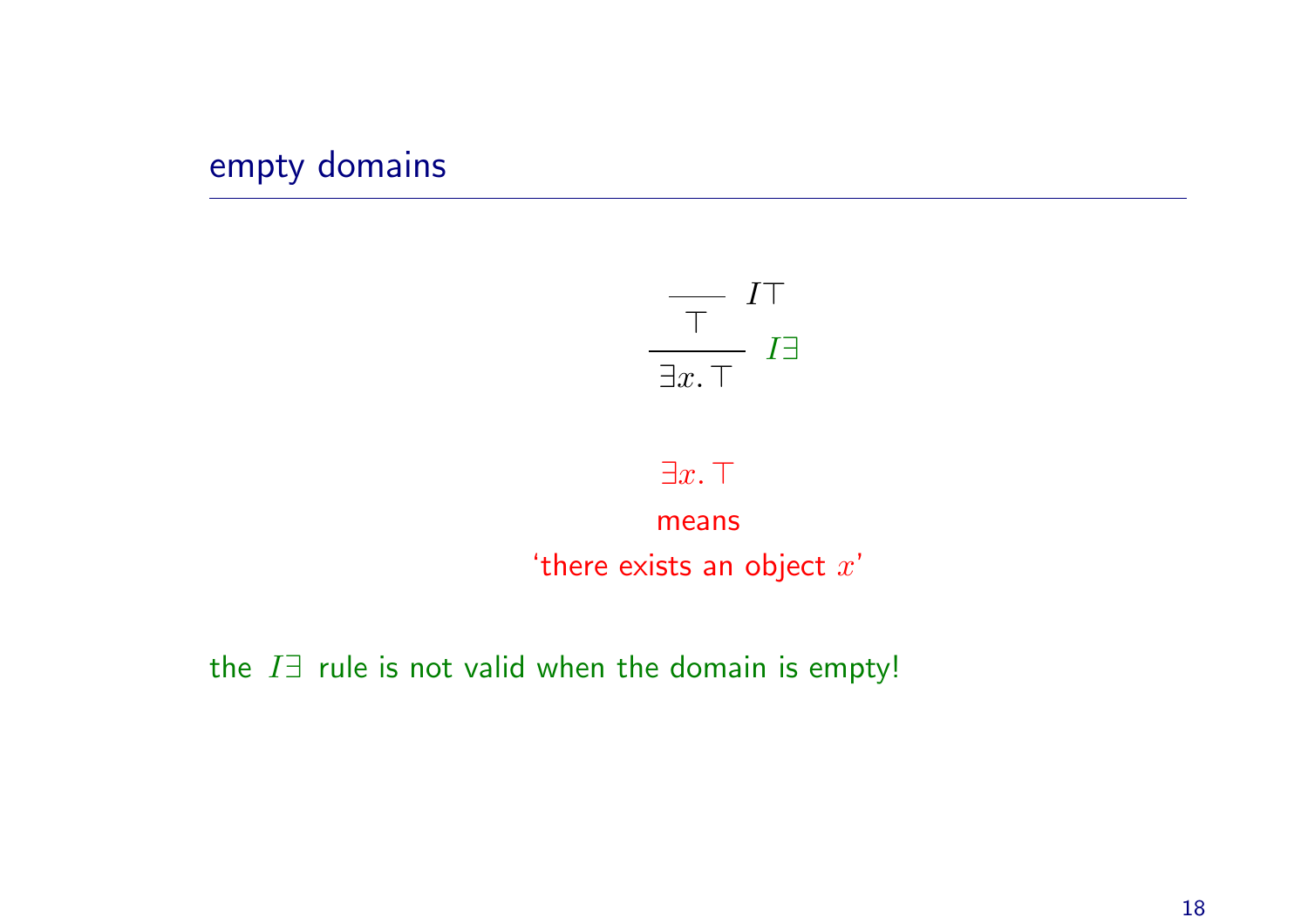#### coq

#### terms

- $\bullet$  X
- f M1 M2 ... Mn

curried function application: not a first order system!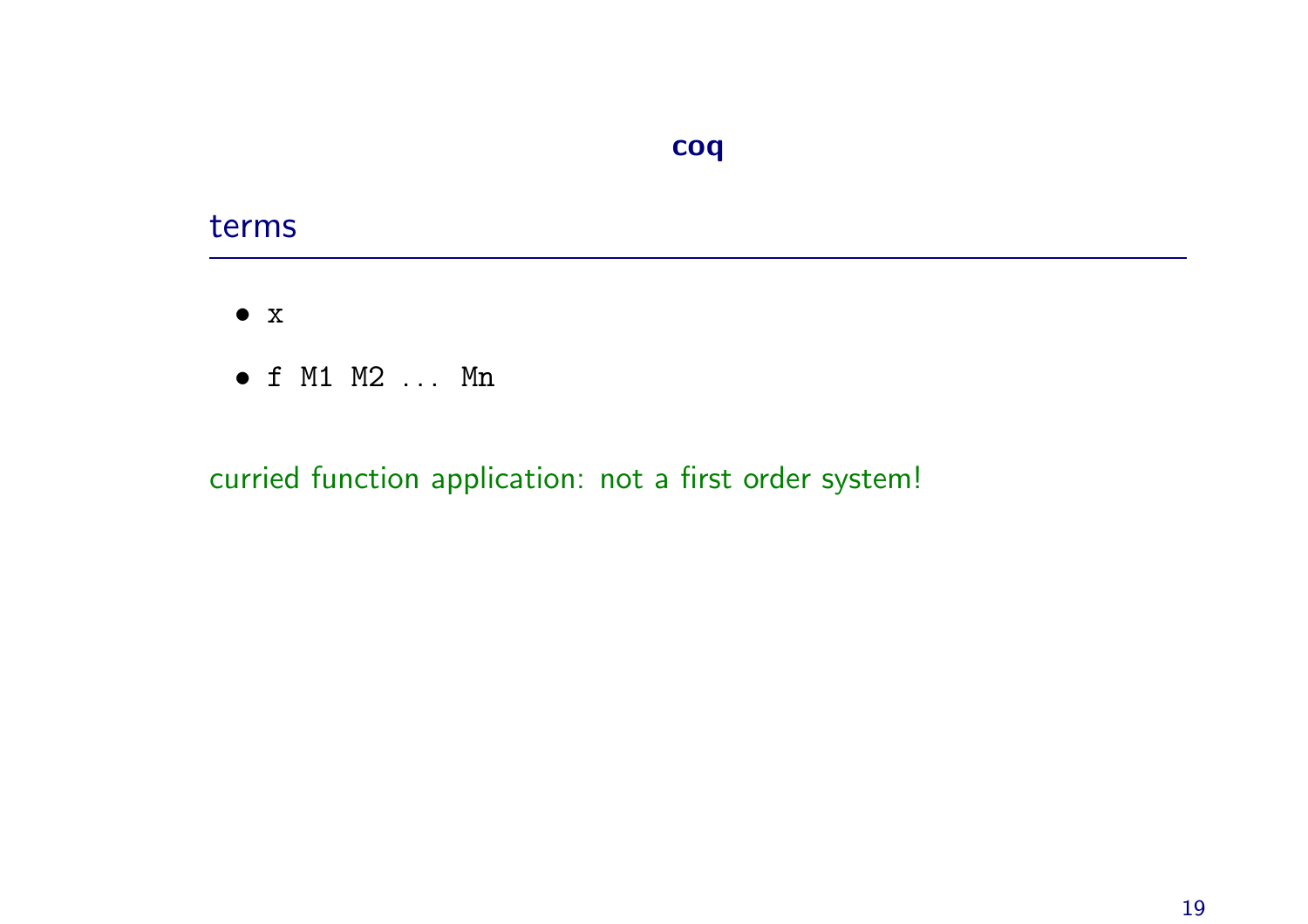### formulas

- P M1 M2 . . . Mn
- True
- False
- $\bullet$   $\tilde{}$   $\land$
- $\bullet$  A  $\rightarrow$  B
- $\bullet$  A  $\land$  B
- $\bullet$  A  $\setminus$  B
- forall x:D, A
- exists x:D, A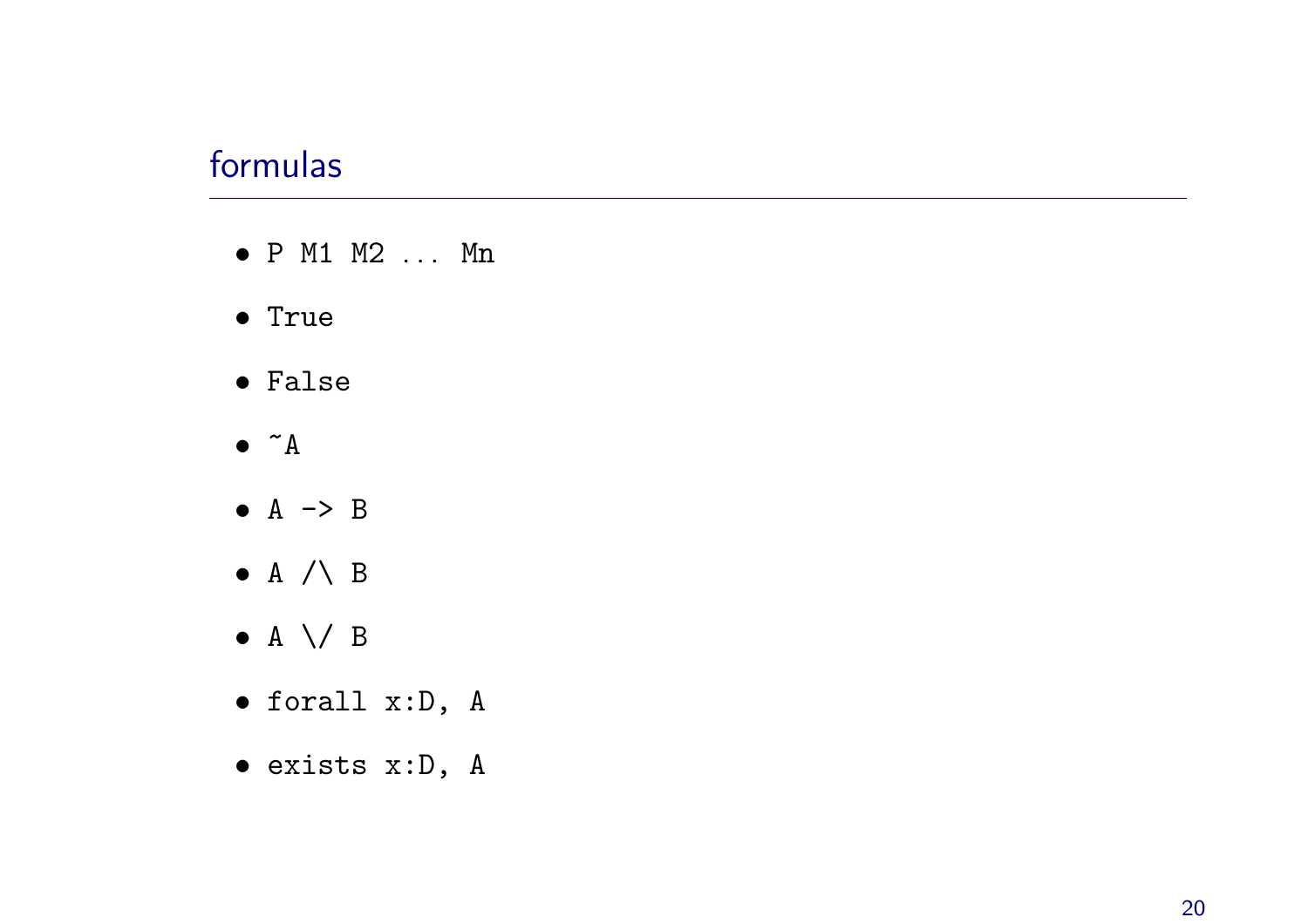# tactics

|                                 | $I[x] \rightarrow \Gamma \forall$ |            | intro           |
|---------------------------------|-----------------------------------|------------|-----------------|
|                                 | $E \rightarrow E \forall$         |            | apply           |
| $E\bot$ $El \wedge$ $Er \wedge$ | $E\vee$                           | $E\Box$    | elim            |
|                                 |                                   | $I\wedge$  | split           |
|                                 |                                   | $Il\vee$   | left            |
|                                 |                                   | $Ir\vee$   | right           |
|                                 |                                   | $I\exists$ | exists          |
|                                 |                                   |            | exact<br>$\top$ |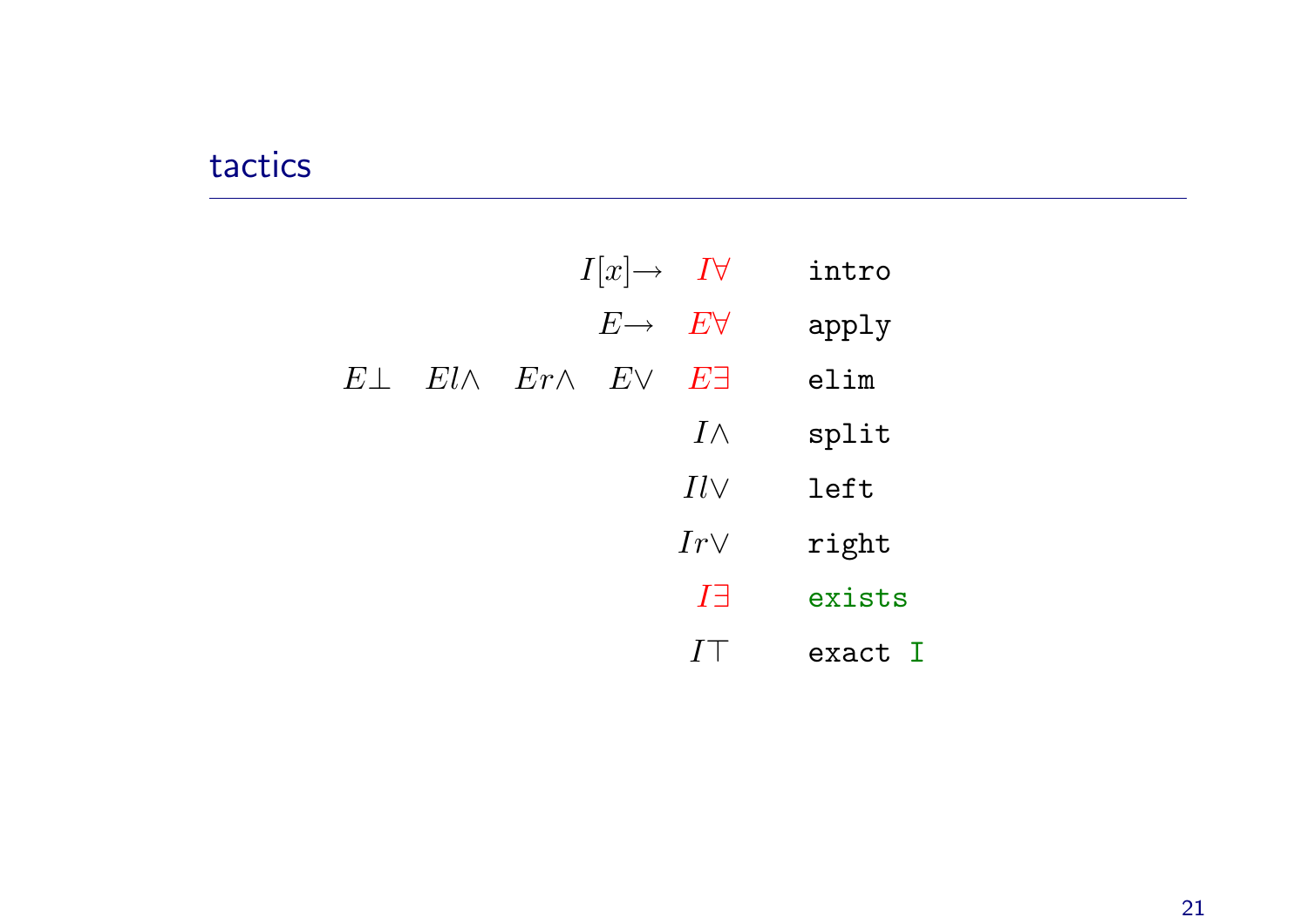### examples

example 1

$$
(\forall x. P(x) \to Q(x)) \to (\forall x. P(x)) \to \forall y. Q(y)
$$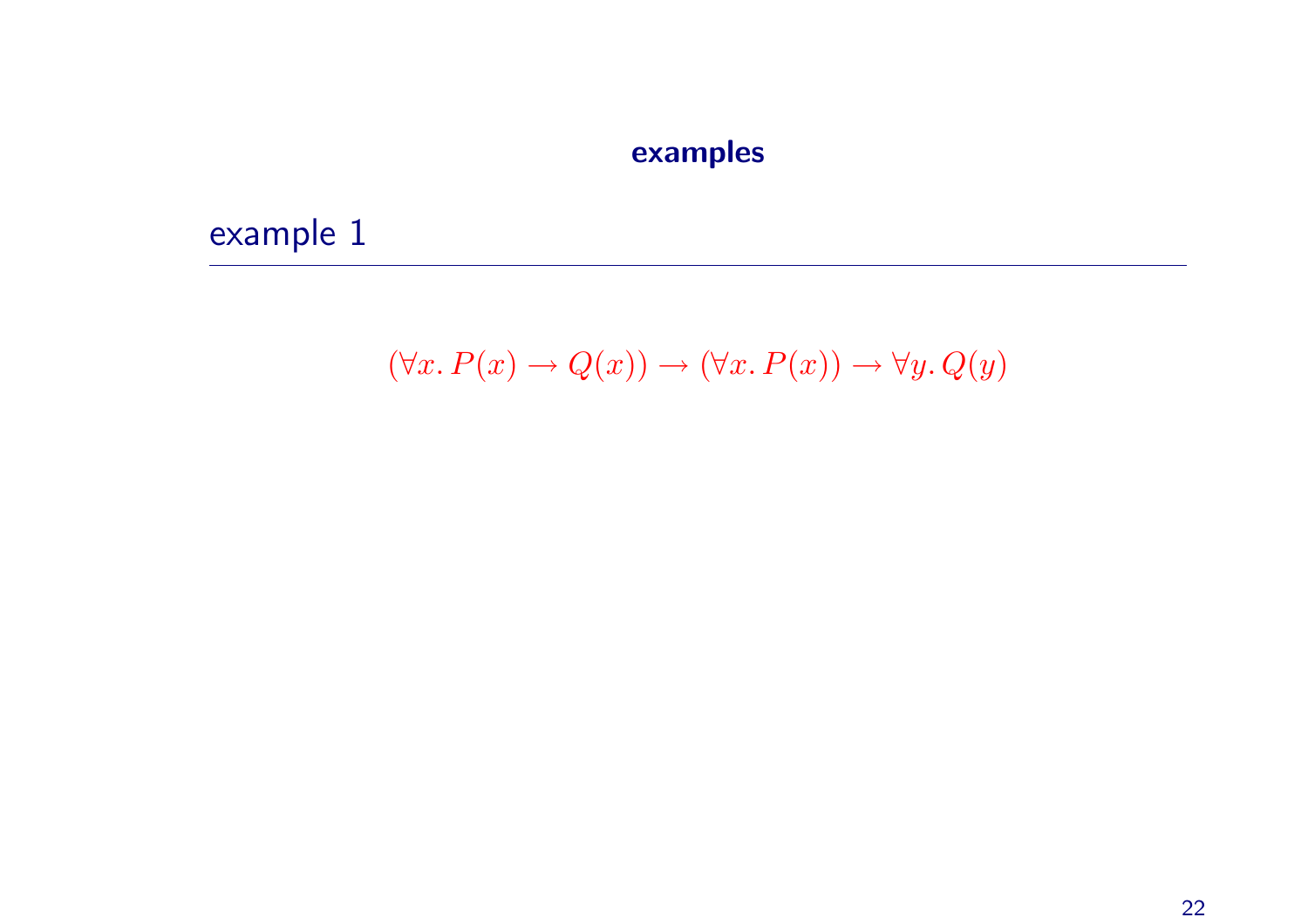# example 2

 $\forall x. (P(x) \rightarrow \neg(\forall y. \neg P(y)))$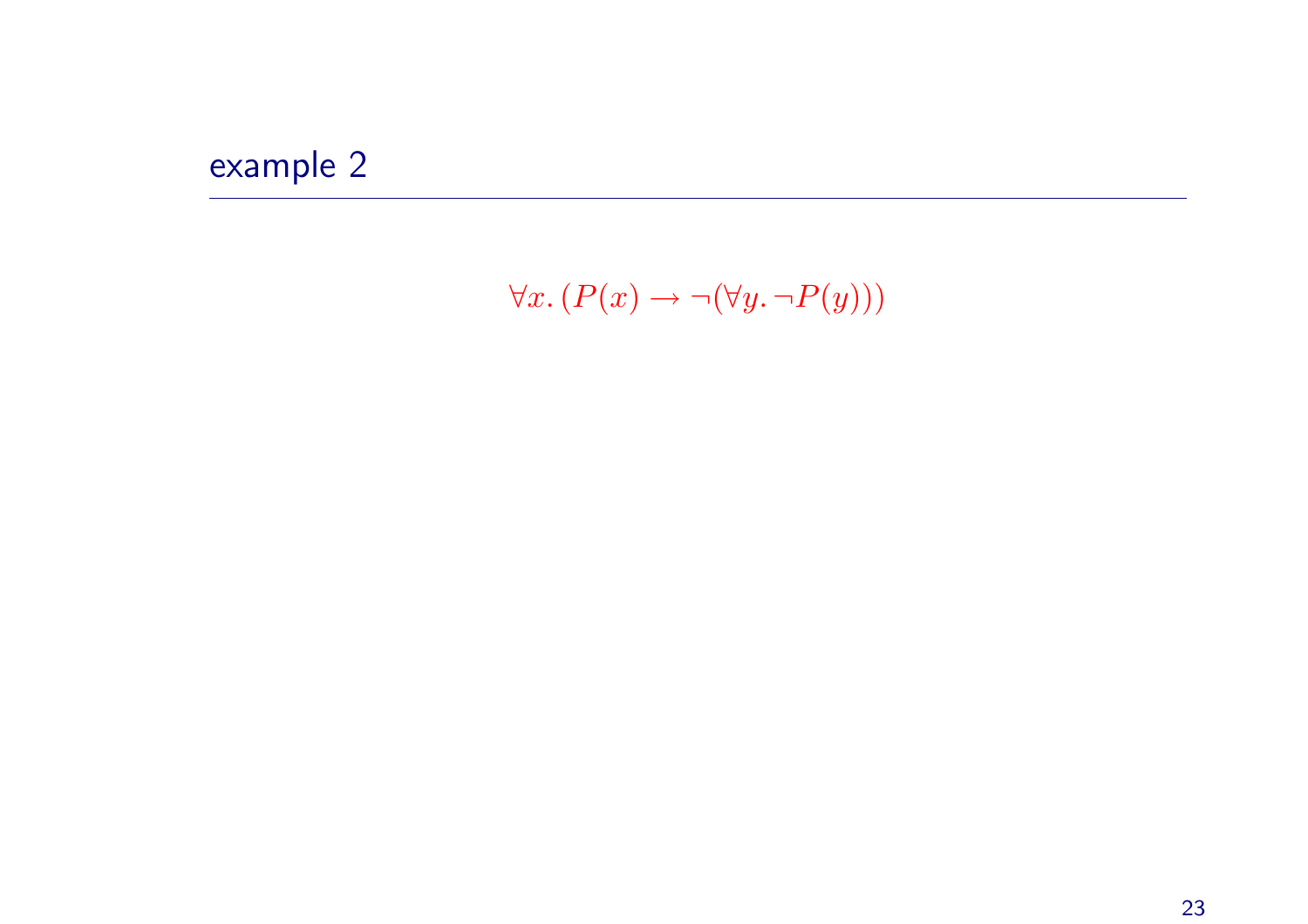# example 3

 $(\exists x. P(x) \vee Q(x)) \rightarrow (\exists x. P(x)) \vee (\exists x. Q(x))$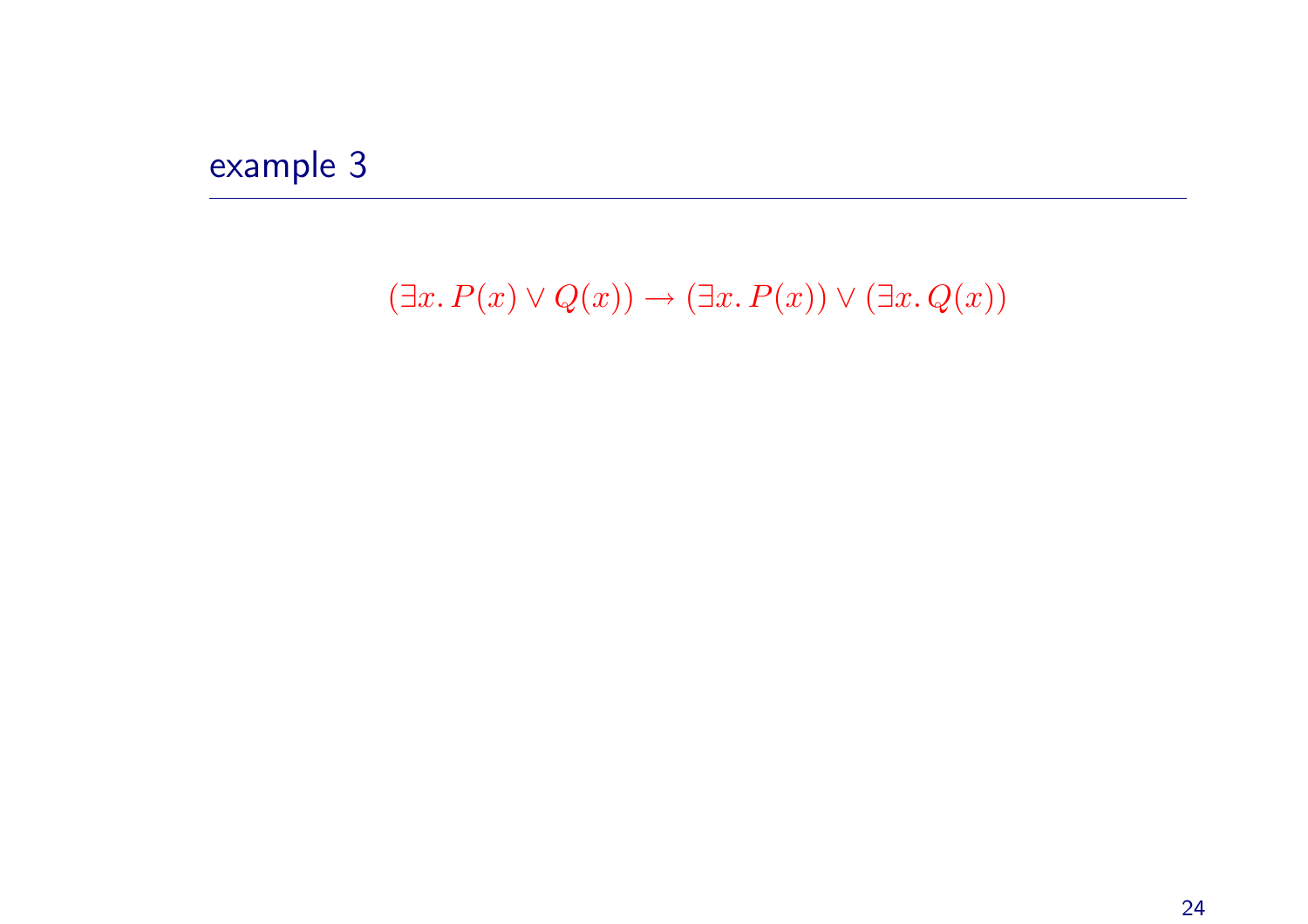variable conditions

∀ introduction

$$
\frac{A}{\forall x. A} I \forall
$$

. . .

**variable condition:**  $x$  not a free variable in any open assumption

∃ elimination

$$
\frac{\exists x. A \qquad \forall x. (A \rightarrow B)}{B} E\exists
$$

**variable condition:** x not a free variable in  $B$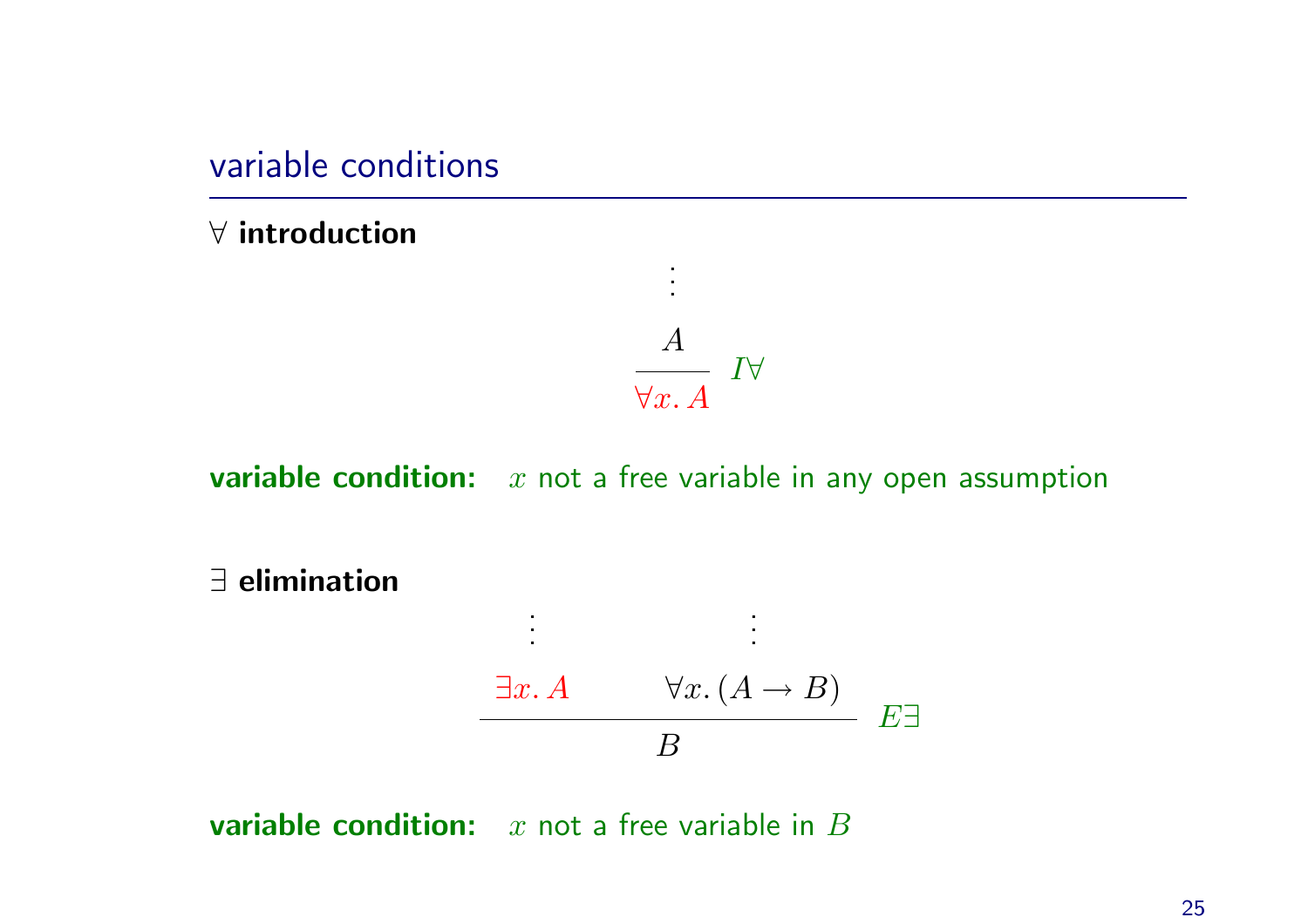# example 4: violates the variable condition of  $I\forall$

 $\forall x. (P(x) \rightarrow \forall x. P(x))$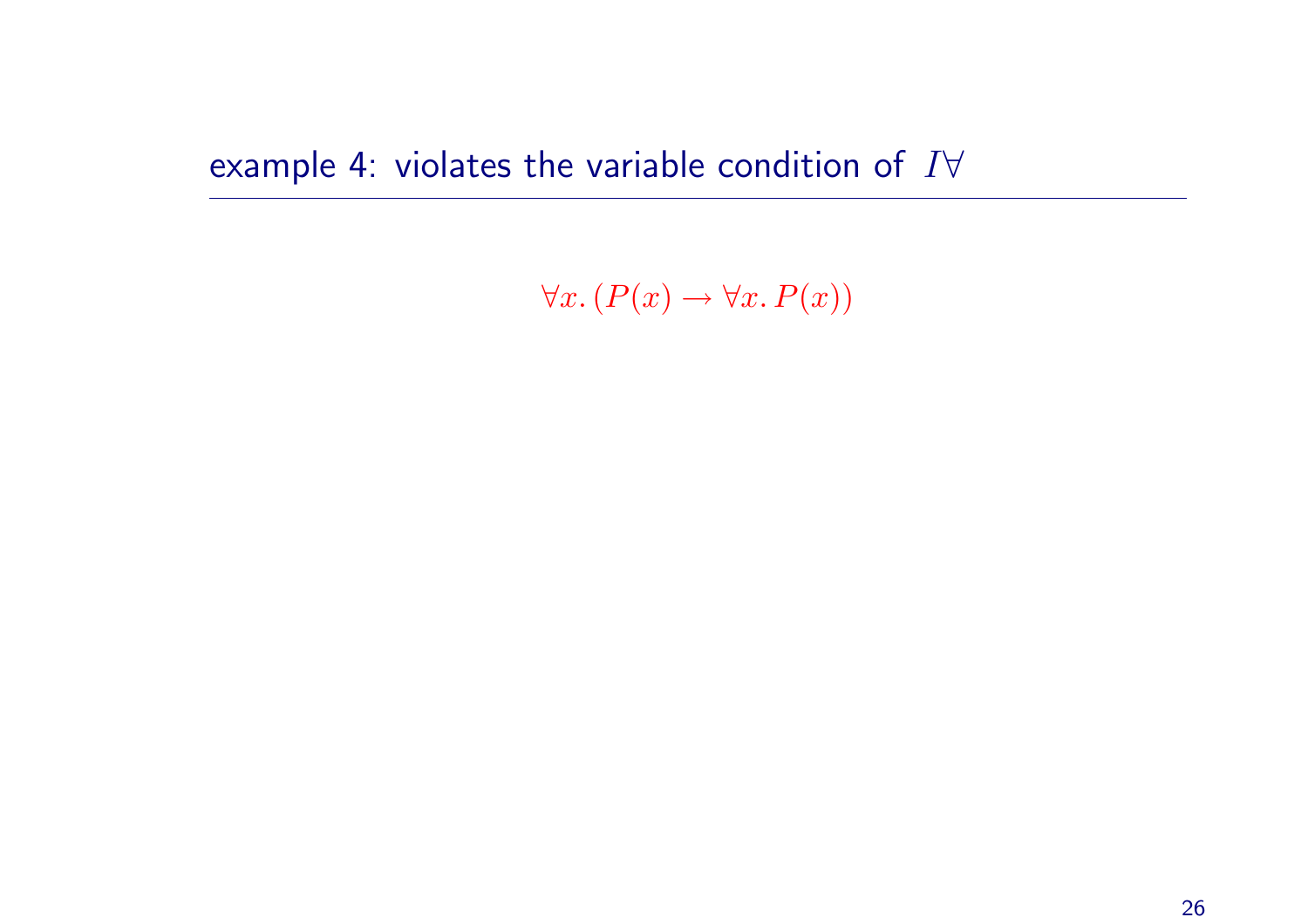# example 5: violates the variable condition of  $E\exists$

 $\forall x. ((\exists x. P(x)) \rightarrow P(x))$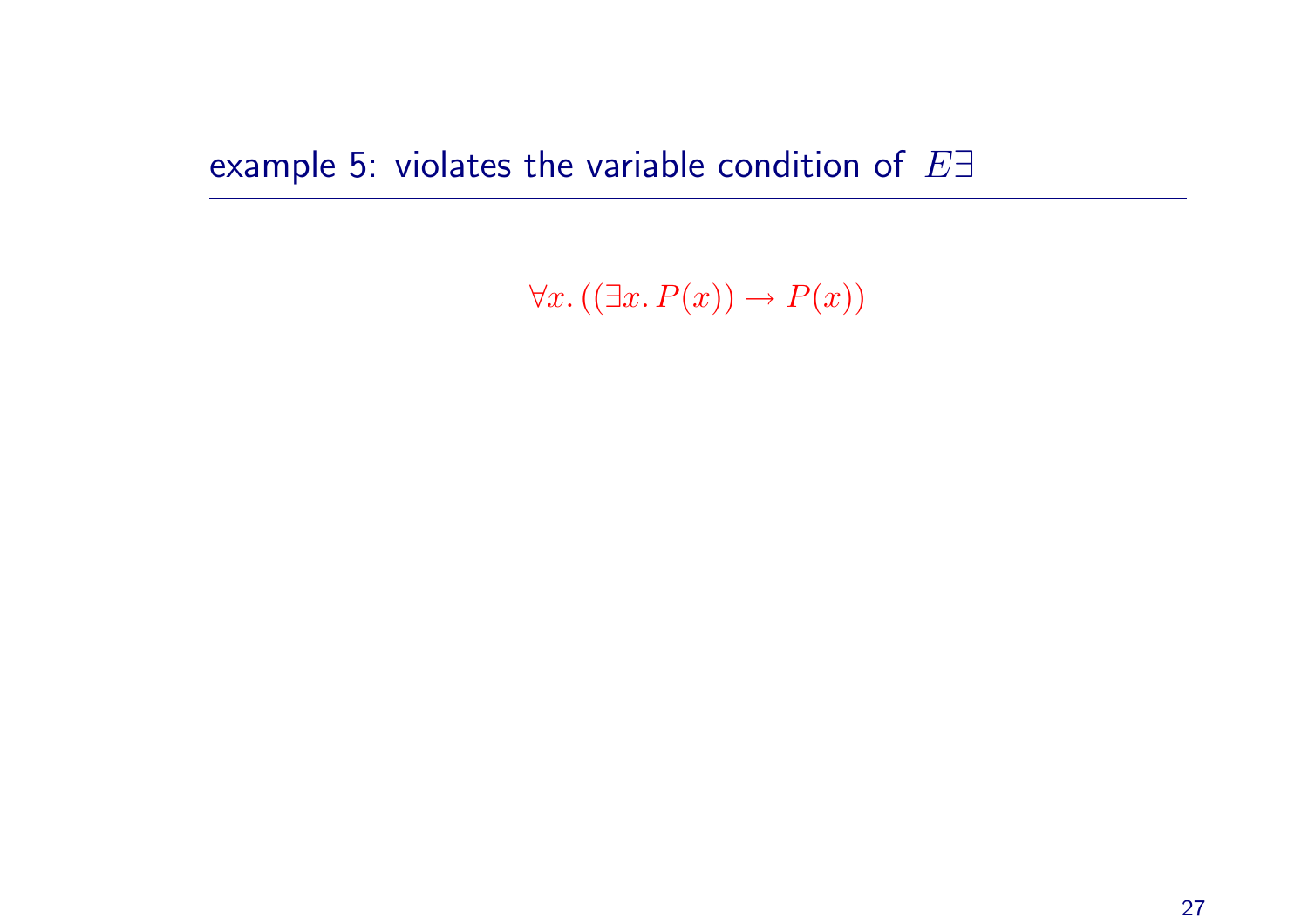#### detour elimination

### detours

often called 'cuts'

introduction rule of <sup>a</sup> connective

directly followed by the

elimination rule of the same connective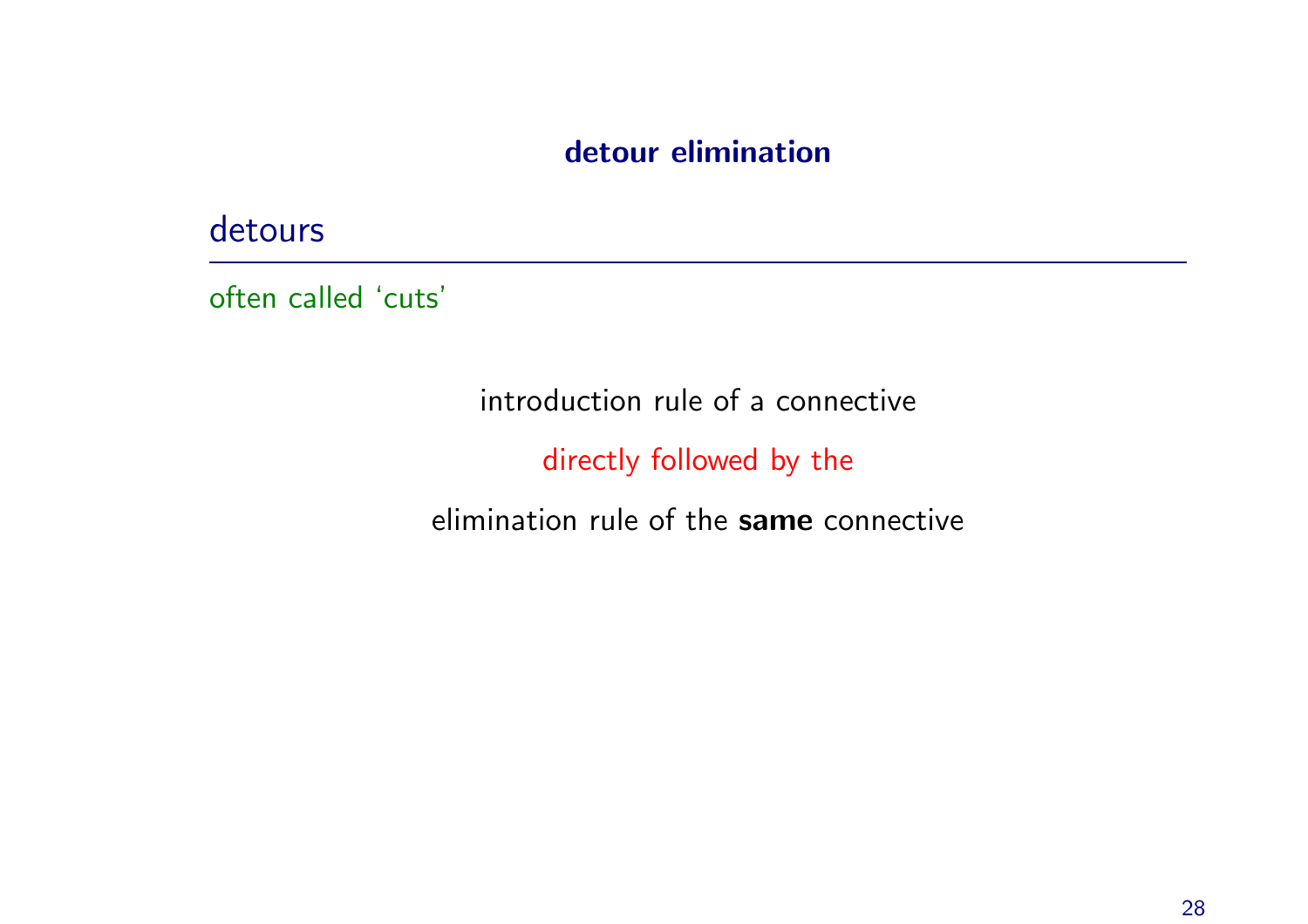detour elimination for  $\rightarrow$ 



'proof of  $B$  using a lemma  $A'$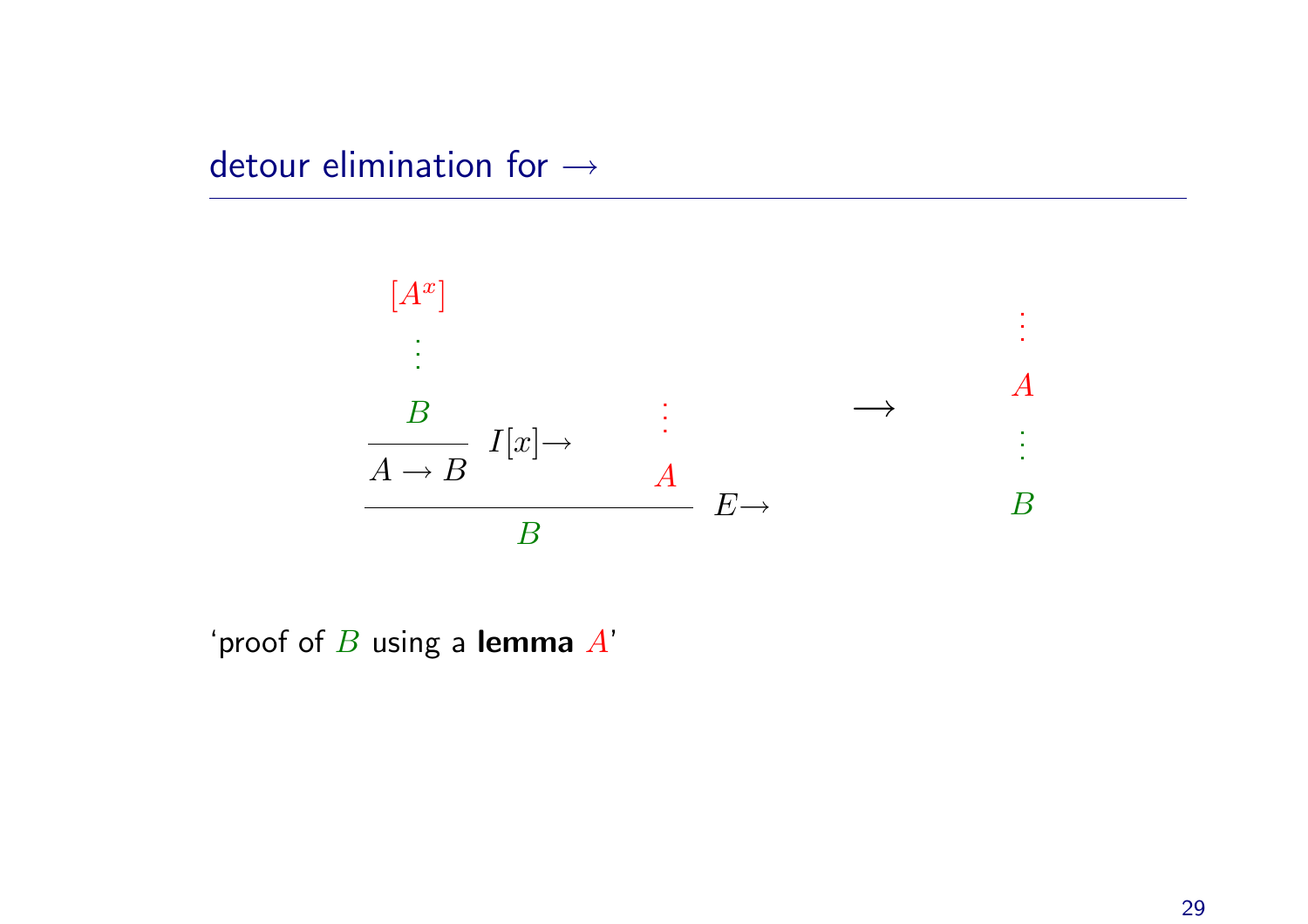# detour elimination for  $\wedge$

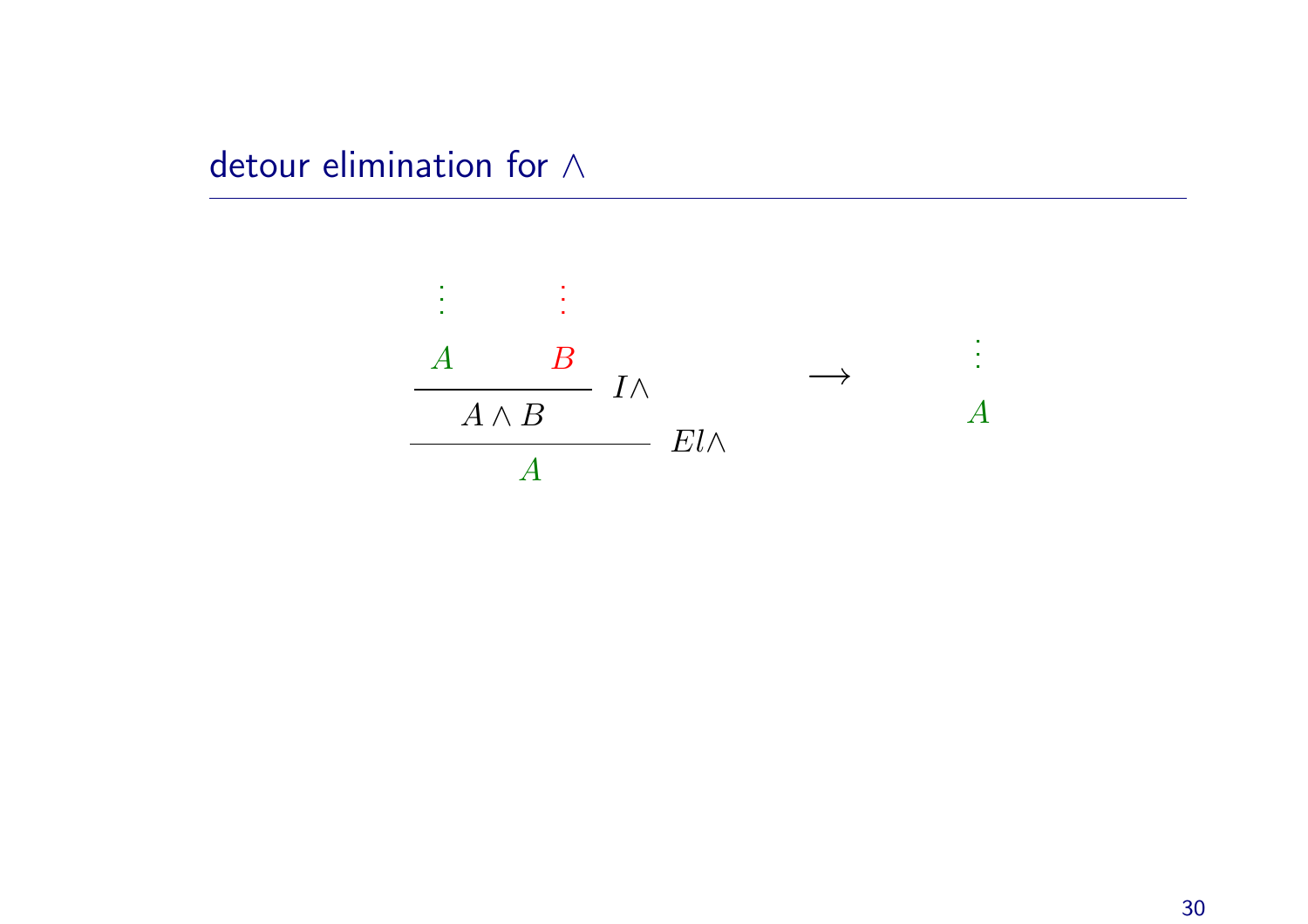### detour elimination for ∀



 $^{\ast}$  replace  $x$  everywhere by  $M$ 

'proof of  $A[x := M]$  from the generalization  $A'$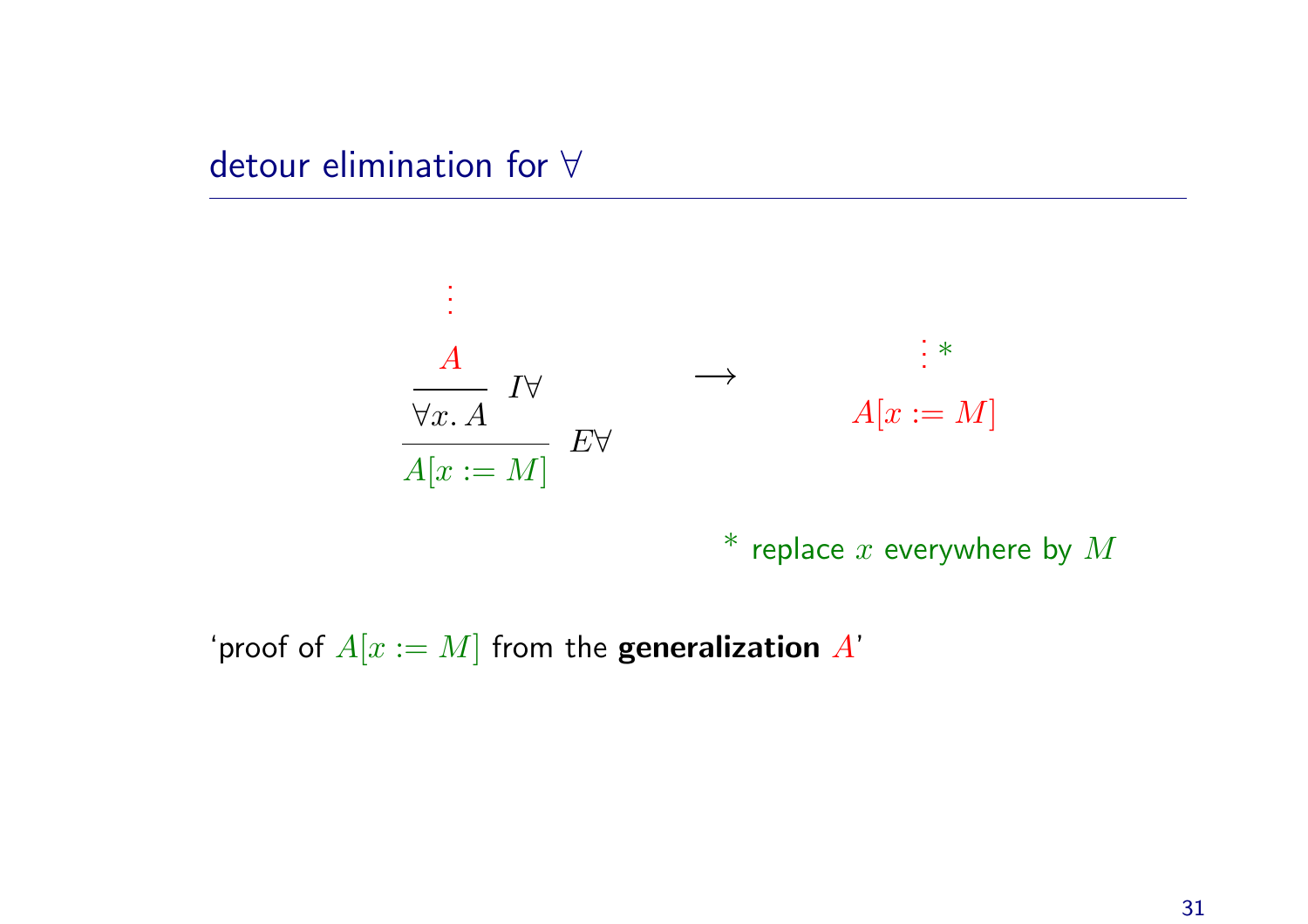### decidability

a theorem by Gödel

• propositional logic provability is decidable

### • predicate logic

provability is undecidable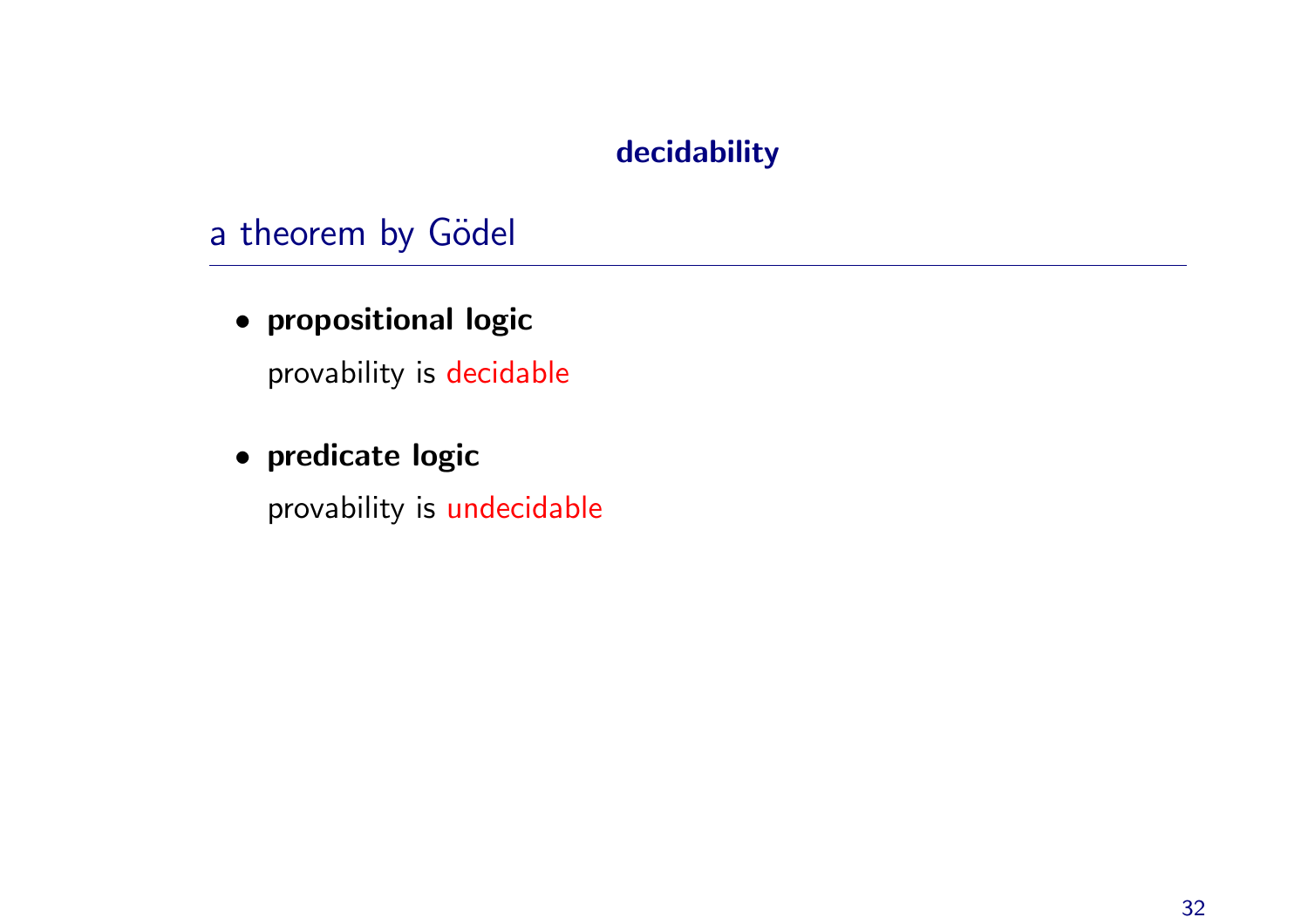### first order provers

- programs that search for proofs in predicate logic
	- **Otter** Bliksem Vampire E-SETHEO

. . .

• tactics that search for proofs in predicate logic coq: jprover